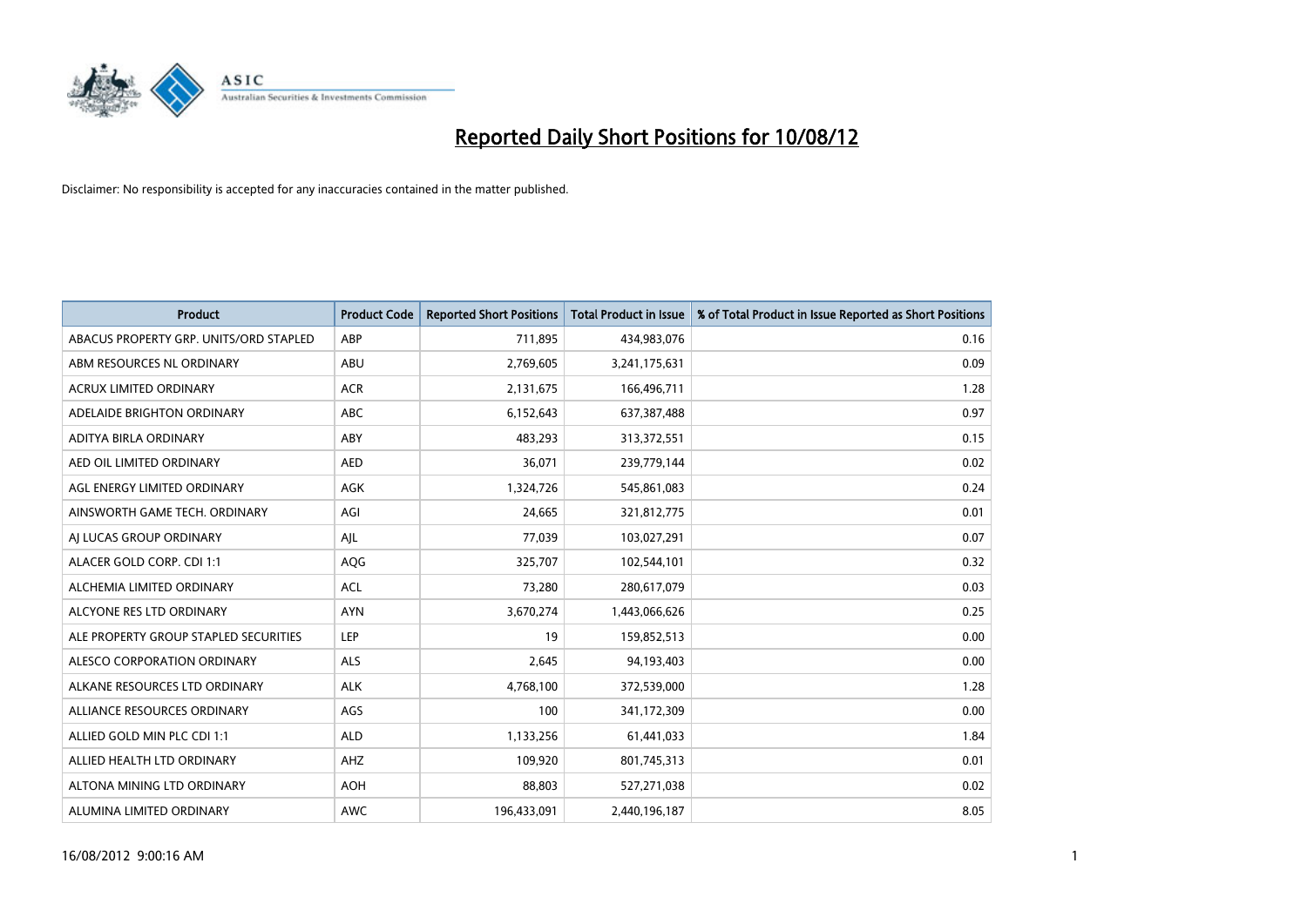

| <b>Product</b>                          | <b>Product Code</b> | <b>Reported Short Positions</b> | <b>Total Product in Issue</b> | % of Total Product in Issue Reported as Short Positions |
|-----------------------------------------|---------------------|---------------------------------|-------------------------------|---------------------------------------------------------|
| AMCOR LIMITED ORDINARY                  | <b>AMC</b>          | 3,252,903                       | 1,206,684,923                 | 0.27                                                    |
| AMP LIMITED ORDINARY                    | AMP                 | 9,942,240                       | 2,894,931,180                 | 0.34                                                    |
| AMPELLA MINING ORDINARY                 | <b>AMX</b>          | 5,121,737                       | 246,800,493                   | 2.08                                                    |
| ANGLOGOLD ASHANTI CDI 5:1               | AGG                 |                                 | 89,207,765                    | 0.00                                                    |
| ANSELL LIMITED ORDINARY                 | <b>ANN</b>          | 4,014,621                       | 130,656,668                   | 3.07                                                    |
| ANTARES ENERGY LTD ORDINARY             | <b>AZZ</b>          | 394,822                         | 258,000,000                   | 0.15                                                    |
| ANZ BANKING GRP LTD ORDINARY            | <b>ANZ</b>          | 9,619,741                       | 2,715,981,237                 | 0.35                                                    |
| APA GROUP STAPLED SECURITIES            | <b>APA</b>          | 11,760,091                      | 644,485,583                   | 1.82                                                    |
| APN NEWS & MEDIA ORDINARY               | <b>APN</b>          | 19,439,160                      | 649,010,756                   | 3.00                                                    |
| AQUARIUS PLATINUM. ORDINARY             | <b>AOP</b>          | 10,993,080                      | 470,312,578                   | 2.34                                                    |
| AQUILA RESOURCES ORDINARY               | <b>AQA</b>          | 5,203,583                       | 411,804,442                   | 1.26                                                    |
| ARAFURA RESOURCE LTD ORDINARY           | <b>ARU</b>          | 5,005,894                       | 396,004,144                   | 1.26                                                    |
| ARB CORPORATION ORDINARY                | <b>ARP</b>          | 12,053                          | 72,481,302                    | 0.02                                                    |
| ARDENT LEISURE GROUP STAPLED SECURITIES | AAD                 | 620,530                         | 334,209,401                   | 0.19                                                    |
| ARGO INVESTMENTS ORDINARY               | <b>ARG</b>          | 190                             | 625,946,521                   | 0.00                                                    |
| ARISTOCRAT LEISURE ORDINARY             | ALL                 | 18,798,911                      | 550,502,889                   | 3.41                                                    |
| ARRIUM LTD ORDINARY                     | ARI                 | 19,441,117                      | 1,345,665,626                 | 1.44                                                    |
| ASCIANO LIMITED ORDINARY                | <b>AIO</b>          | 5,968,585                       | 975,385,664                   | 0.61                                                    |
| ASG GROUP LIMITED ORDINARY              | <b>ASZ</b>          | 899,152                         | 172,152,079                   | 0.52                                                    |
| ASPEN GROUP ORD/UNITS STAPLED           | APZ                 | 56,493                          | 600,507,326                   | 0.01                                                    |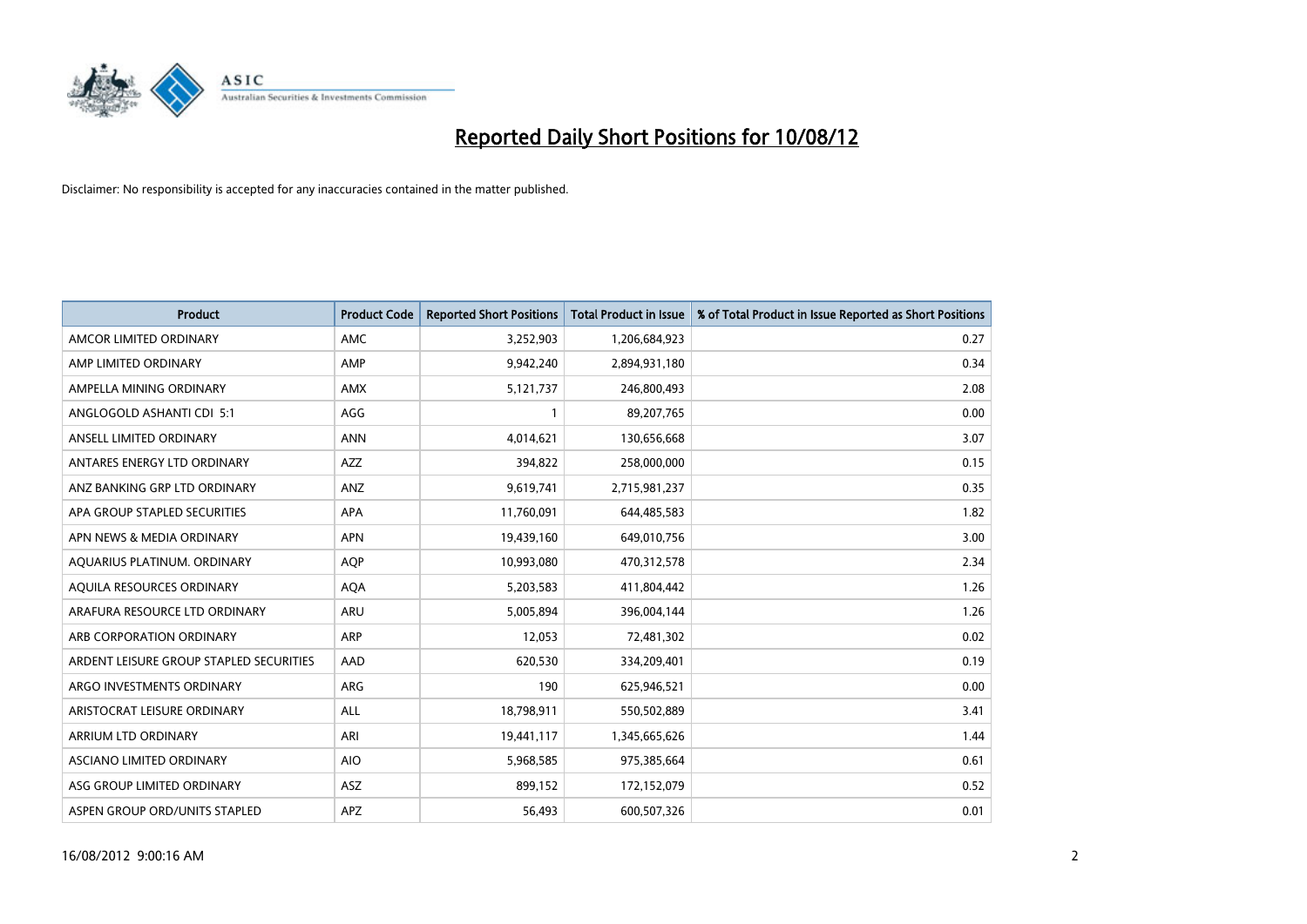

| <b>Product</b>                          | <b>Product Code</b> | <b>Reported Short Positions</b> | <b>Total Product in Issue</b> | % of Total Product in Issue Reported as Short Positions |
|-----------------------------------------|---------------------|---------------------------------|-------------------------------|---------------------------------------------------------|
| ASPIRE MINING LTD ORDINARY              | <b>AKM</b>          | 269,379                         | 620,594,556                   | 0.04                                                    |
| ASTRO JAP PROP GROUP STAPLED SECURITIES | AJA                 | 2,526                           | 58,445,002                    | 0.00                                                    |
| ASX LIMITED ORDINARY                    | <b>ASX</b>          | 3,853,935                       | 175,136,729                   | 2.20                                                    |
| ATLAS IRON LIMITED ORDINARY             | AGO                 | 8,090,134                       | 904,580,993                   | 0.89                                                    |
| <b>AURORA OIL &amp; GAS ORDINARY</b>    | <b>AUT</b>          | 7,342,817                       | 446,595,778                   | 1.64                                                    |
| AUSDRILL LIMITED ORDINARY               | <b>ASL</b>          | 945,932                         | 304,397,289                   | 0.31                                                    |
| AUSENCO LIMITED ORDINARY                | <b>AAX</b>          | 465,327                         | 123,872,665                   | 0.38                                                    |
| AUSGOLD LIMITED ORDINARY                | <b>AUC</b>          | 50,000                          | 130,668,771                   | 0.04                                                    |
| <b>AUSTAL LIMITED ORDINARY</b>          | ASB                 | 191,485                         | 188,193,007                   | 0.10                                                    |
| AUSTIN ENGINEERING ORDINARY             | ANG                 | 13,271                          | 72,314,403                    | 0.02                                                    |
| AUSTRALAND PROPERTY STAPLED SECURITY    | <b>ALZ</b>          | 394,677                         | 576,846,597                   | 0.07                                                    |
| AUSTRALIAN AGRICULT, ORDINARY           | AAC                 | 442,089                         | 312,905,085                   | 0.14                                                    |
| AUSTRALIAN INFRASTR. UNITS/ORDINARY     | <b>AIX</b>          | 11,168,869                      | 620,733,944                   | 1.80                                                    |
| AUSTRALIAN OIL CO. ORDINARY             | <b>AOC</b>          | 5,000                           | 74,185,512                    | 0.01                                                    |
| AUSTRALIAN PHARM, ORDINARY              | API                 | 172,087                         | 488,115,883                   | 0.04                                                    |
| AUTOMOTIVE HOLDINGS ORDINARY            | AHE                 | 902                             | 260,579,682                   | 0.00                                                    |
| AVIENNINGS LIMITED ORDINARY             | AVI                 | 575,001                         | 274,588,694                   | 0.21                                                    |
| AWE LIMITED ORDINARY                    | <b>AWE</b>          | 3,550,954                       | 521,871,941                   | 0.68                                                    |
| AZIMUTH RES LTD ORDINARY                | <b>AZH</b>          | 1,177,915                       | 401,518,304                   | 0.29                                                    |
| AZUMAH RESOURCES ORDINARY               | <b>AZM</b>          | 500,000                         | 333,714,096                   | 0.15                                                    |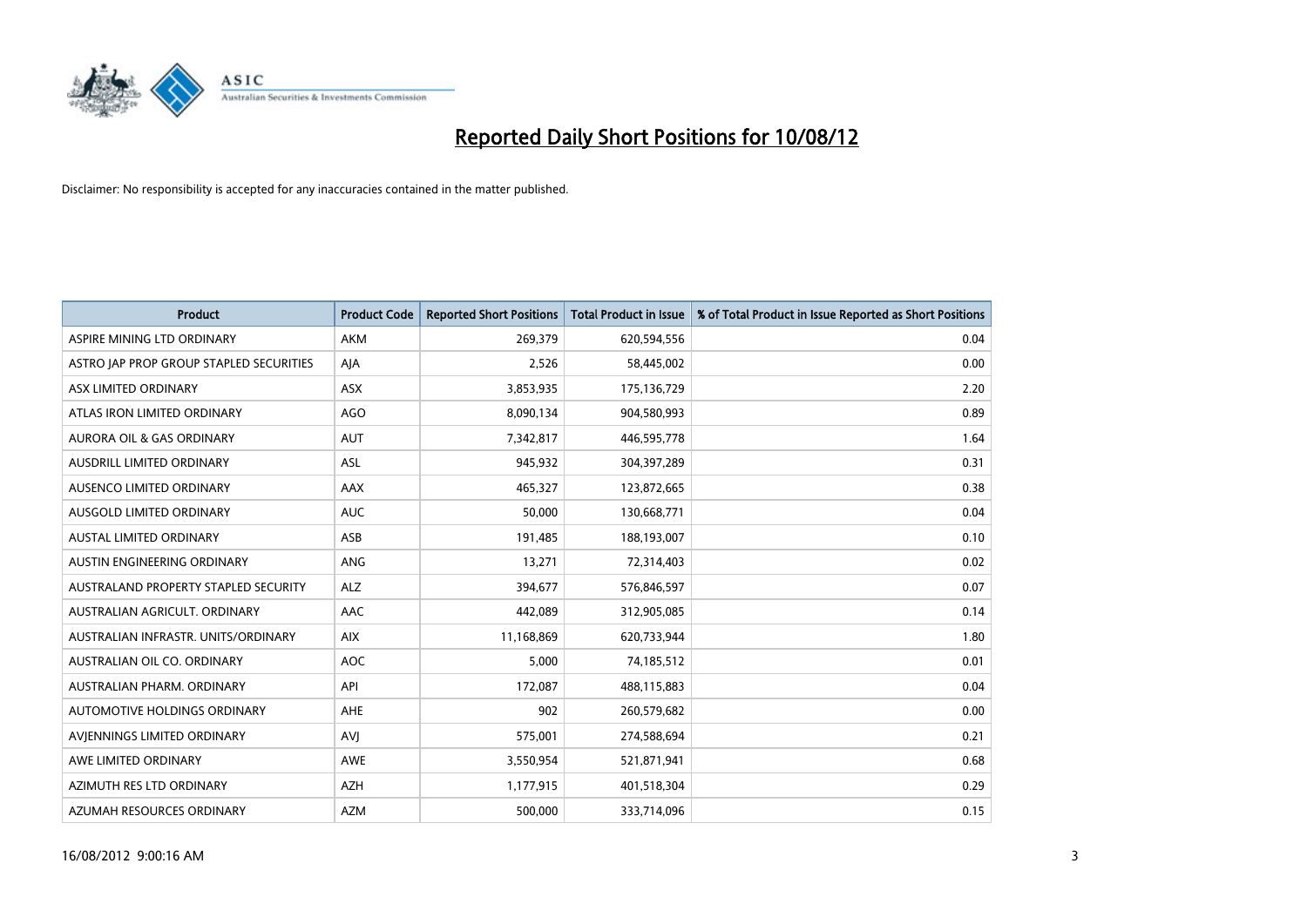

| <b>Product</b>                       | <b>Product Code</b> | <b>Reported Short Positions</b> | <b>Total Product in Issue</b> | % of Total Product in Issue Reported as Short Positions |
|--------------------------------------|---------------------|---------------------------------|-------------------------------|---------------------------------------------------------|
| <b>BANDANNA ENERGY ORDINARY</b>      | <b>BND</b>          | 4,173,674                       | 528,481,199                   | 0.79                                                    |
| BANK OF QUEENSLAND. ORDINARY         | <b>BOQ</b>          | 12,139,899                      | 308,797,224                   | 3.93                                                    |
| <b>BASE RES LIMITED ORDINARY</b>     | <b>BSE</b>          | 658,762                         | 460,440,029                   | 0.14                                                    |
| BATHURST RESOURCES ORDINARY          | <b>BTU</b>          | 40,078,380                      | 696,747,997                   | 5.75                                                    |
| <b>BC IRON LIMITED ORDINARY</b>      | <b>BCI</b>          | 3,159                           | 103,861,000                   | 0.00                                                    |
| <b>BEACH ENERGY LIMITED ORDINARY</b> | <b>BPT</b>          | 13,667,149                      | 1,255,464,157                 | 1.09                                                    |
| BEADELL RESOURCE LTD ORDINARY        | <b>BDR</b>          | 13,847,574                      | 719,704,752                   | 1.92                                                    |
| BENDIGO AND ADELAIDE ORDINARY        | <b>BEN</b>          | 9,633,224                       | 396,663,707                   | 2.43                                                    |
| BERKELEY RESOURCES ORDINARY          | <b>BKY</b>          | 372,245                         | 179,298,273                   | 0.21                                                    |
| BETASHARES ASX RES ETF UNITS         | <b>ORE</b>          | 72,701                          | 6,120,745                     | 1.19                                                    |
| BETASHARES AUST BEAR ETF UNITS       | <b>BEAR</b>         |                                 | 334,441                       | 0.00                                                    |
| <b>BHP BILLITON LIMITED ORDINARY</b> | <b>BHP</b>          | 5,514,020                       | 3,211,691,105                 | 0.17                                                    |
| <b>BILLABONG ORDINARY</b>            | <b>BBG</b>          | 6,870,998                       | 478,944,292                   | 1.43                                                    |
| <b>BIOTA HOLDINGS ORDINARY</b>       | <b>BTA</b>          | 541,823                         | 182,350,316                   | 0.30                                                    |
| <b>BLACKTHORN RESOURCES ORDINARY</b> | <b>BTR</b>          | 54,985                          | 154,839,537                   | 0.04                                                    |
| BLUESCOPE STEEL LTD ORDINARY         | <b>BSL</b>          | 41,681,543                      | 3,349,185,247                 | 1.24                                                    |
| <b>BOART LONGYEAR ORDINARY</b>       | <b>BLY</b>          | 8,136,498                       | 461,163,412                   | 1.76                                                    |
| <b>BOOM LOGISTICS ORDINARY</b>       | <b>BOL</b>          | 626                             | 468,663,585                   | 0.00                                                    |
| BORAL LIMITED, ORDINARY              | <b>BLD</b>          | 46,964,311                      | 758,572,140                   | 6.19                                                    |
| <b>BRADKEN LIMITED ORDINARY</b>      | <b>BKN</b>          | 3,740,306                       | 168,629,376                   | 2.22                                                    |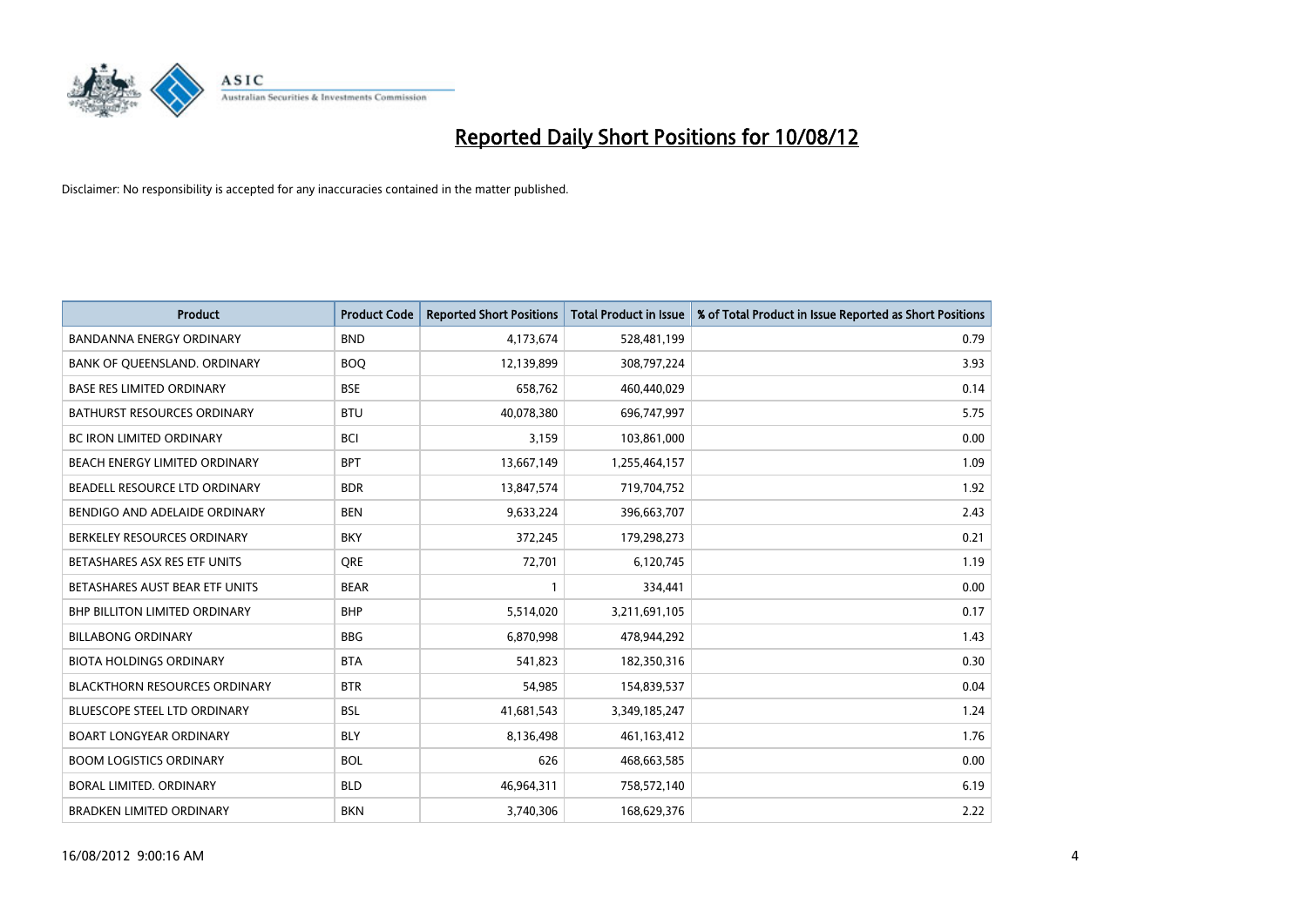

| <b>Product</b>                          | <b>Product Code</b> | <b>Reported Short Positions</b> | <b>Total Product in Issue</b> | % of Total Product in Issue Reported as Short Positions |
|-----------------------------------------|---------------------|---------------------------------|-------------------------------|---------------------------------------------------------|
| <b>BRAMBLES LIMITED ORDINARY</b>        | <b>BXB</b>          | 5,631,017                       | 1,555,169,862                 | 0.36                                                    |
| BREVILLE GROUP LTD ORDINARY             | <b>BRG</b>          | 110,924                         | 130,095,322                   | 0.09                                                    |
| <b>BRICKWORKS LIMITED ORDINARY</b>      | <b>BKW</b>          | 11,374                          | 147,567,333                   | 0.01                                                    |
| BT INVESTMENT MNGMNT ORDINARY           | <b>BTT</b>          | 223,220                         | 267,906,977                   | 0.08                                                    |
| <b>BUCCANEER ENERGY LTD ORDINARY</b>    | <b>BCC</b>          | 4,976,534                       | 1,133,975,491                 | 0.44                                                    |
| <b>BURU ENERGY ORDINARY</b>             | <b>BRU</b>          | 10,409,252                      | 251,032,144                   | 4.15                                                    |
| <b>BWP TRUST ORDINARY UNITS</b>         | <b>BWP</b>          | 1,751,187                       | 525,255,093                   | 0.33                                                    |
| CABCHARGE AUSTRALIA ORDINARY            | CAB                 | 4,784,781                       | 120,430,683                   | 3.97                                                    |
| <b>CALIBRE GROUP LTD ORDINARY</b>       | <b>CGH</b>          | 11,868                          | 293,192,506                   | 0.00                                                    |
| <b>CALTEX AUSTRALIA ORDINARY</b>        | <b>CTX</b>          | 4,705,331                       | 270,000,000                   | 1.74                                                    |
| CAMPBELL BROTHERS DEFERRED SETTLEMENT   | <b>CPBDA</b>        | 7,436,625                       | 337,517,055                   | 2.20                                                    |
| CAPE LAMBERT RES LTD ORDINARY           | <b>CFE</b>          | 345,749                         | 689,108,792                   | 0.05                                                    |
| CARABELLA RES LTD ORDINARY              | <b>CLR</b>          | 258,709                         | 133,642,797                   | 0.19                                                    |
| <b>CARBON ENERGY ORDINARY</b>           | <b>CNX</b>          | 48,071                          | 773,999,771                   | 0.01                                                    |
| <b>CARDNO LIMITED ORDINARY</b>          | <b>CDD</b>          | 705,463                         | 138,506,406                   | 0.51                                                    |
| <b>CARINDALE PROPERTY UNIT</b>          | <b>CDP</b>          | 3,058                           | 70,000,000                    | 0.00                                                    |
| CARNARVON PETROLEUM ORDINARY            | <b>CVN</b>          | 58,001                          | 694,644,634                   | 0.01                                                    |
| CARSALES.COM LTD ORDINARY               | <b>CRZ</b>          | 23,303,528                      | 233,689,223                   | 9.97                                                    |
| CENTRO RETAIL AUST ORD/UNIT STAPLED SEC | <b>CRF</b>          | 27,944,007                      | 1,427,391,696                 | 1.96                                                    |
| CERAMIC FUEL CELLS ORDINARY             | CFU                 | 5,464                           | 1,366,298,863                 | 0.00                                                    |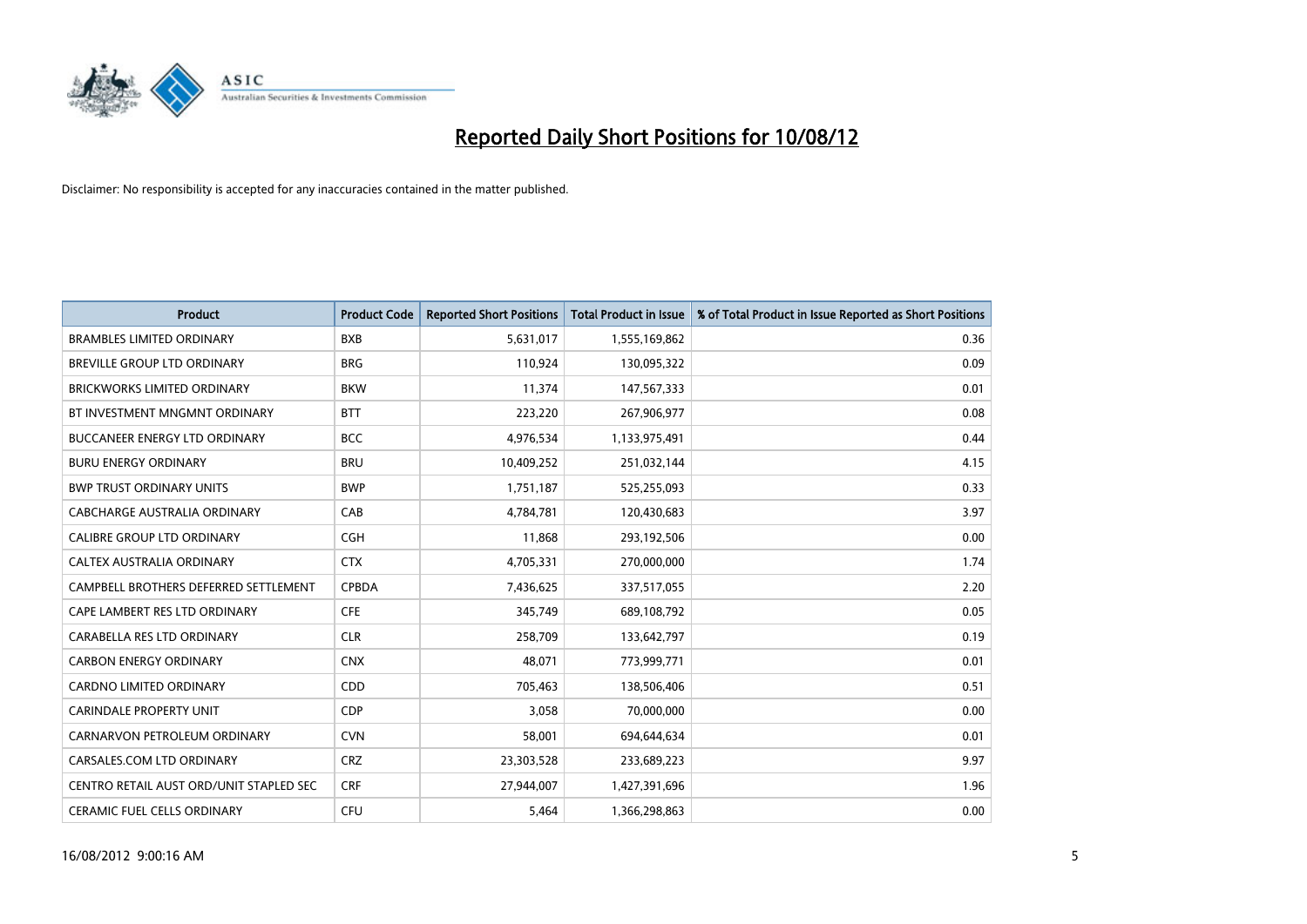

| <b>Product</b>                           | <b>Product Code</b> | <b>Reported Short Positions</b> | <b>Total Product in Issue</b> | % of Total Product in Issue Reported as Short Positions |
|------------------------------------------|---------------------|---------------------------------|-------------------------------|---------------------------------------------------------|
| CFS RETAIL TRUST GRP STAPLED SECURITIES  | <b>CFX</b>          | 46,631,121                      | 2,828,495,659                 | 1.65                                                    |
| CGA MINING LIMITED ORDINARY              | CGX                 | 105,747                         | 337,775,726                   | 0.03                                                    |
| <b>CHALLENGER DIV.PRO. STAPLED UNITS</b> | <b>CDI</b>          | 429,436                         | 856,403,199                   | 0.05                                                    |
| CHALLENGER INFRAST. STAPLED UNITS        | <b>CIF</b>          | 464,132                         | 316,223,785                   | 0.15                                                    |
| <b>CHALLENGER LIMITED ORDINARY</b>       | <b>CGF</b>          | 9,158,507                       | 544,652,710                   | 1.68                                                    |
| CHARTER HALL GROUP STAPLED US PROHIBIT.  | <b>CHC</b>          | 320,847                         | 298,161,633                   | 0.11                                                    |
| <b>CHARTER HALL RETAIL UNITS</b>         | <b>COR</b>          | 600,951                         | 299,628,571                   | 0.20                                                    |
| <b>CHORUS LIMITED ORDINARY</b>           | <b>CNU</b>          | 1,172,163                       | 385,082,123                   | 0.30                                                    |
| CITIGOLD CORP LTD ORDINARY               | <b>CTO</b>          | 1,355,317                       | 1,238,622,051                 | 0.11                                                    |
| <b>CLOUGH LIMITED ORDINARY</b>           | <b>CLO</b>          | 107,975                         | 773,787,656                   | 0.01                                                    |
| CNPR GRP UNITS/ORD STAPLED               | <b>CNP</b>          | 2,537                           | 972,414,514                   | 0.00                                                    |
| COAL OF AFRICA LTD ORDINARY              | <b>CZA</b>          | 363,407                         | 766,042,402                   | 0.05                                                    |
| COALSPUR MINES LTD ORDINARY              | <b>CPL</b>          | 12,337,651                      | 620,729,899                   | 1.99                                                    |
| COBAR CONSOLIDATED ORDINARY              | CCU                 | 247,093                         | 210,101,187                   | 0.12                                                    |
| COCA-COLA AMATIL ORDINARY                | <b>CCL</b>          | 4,192,349                       | 761,319,007                   | 0.55                                                    |
| COCHLEAR LIMITED ORDINARY                | <b>COH</b>          | 5,803,986                       | 56,929,432                    | 10.20                                                   |
| COCKATOO COAL ORDINARY                   | <b>COK</b>          | 16,351,323                      | 1,016,746,908                 | 1.61                                                    |
| COFFEY INTERNATIONAL ORDINARY            | <b>COF</b>          | 69,723                          | 255,833,165                   | 0.03                                                    |
| <b>COKAL LTD ORDINARY</b>                | <b>CKA</b>          | 60,611                          | 411,046,892                   | 0.01                                                    |
| <b>COLLINS FOODS LTD ORDINARY</b>        | <b>CKF</b>          | 23,670                          | 93,000,003                    | 0.03                                                    |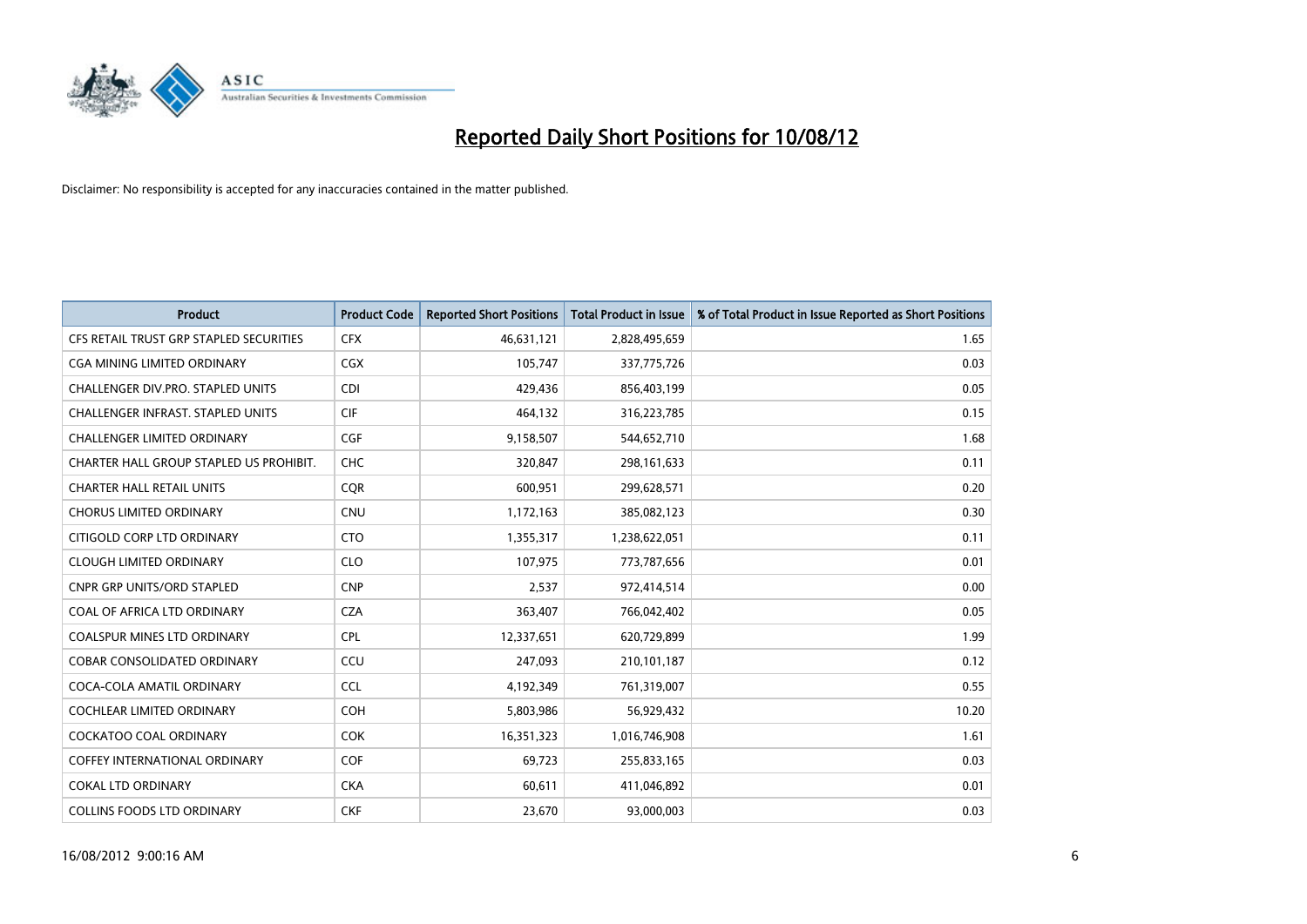

| <b>Product</b>                          | <b>Product Code</b> | <b>Reported Short Positions</b> | <b>Total Product in Issue</b> | % of Total Product in Issue Reported as Short Positions |
|-----------------------------------------|---------------------|---------------------------------|-------------------------------|---------------------------------------------------------|
| COMMONWEALTH BANK, ORDINARY             | <b>CBA</b>          | 25,859,610                      | 1,592,154,780                 | 1.62                                                    |
| COMMONWEALTH PROP ORDINARY UNITS        | <b>CPA</b>          | 22,305,459                      | 2,347,003,413                 | 0.95                                                    |
| <b>COMPASS RESOURCES ORDINARY</b>       | <b>CMR</b>          | 7,472                           | 1,403,744,100                 | 0.00                                                    |
| COMPUTERSHARE LTD ORDINARY              | <b>CPU</b>          | 6,138,049                       | 555,664,059                   | 1.10                                                    |
| CONSOLIDATED MEDIA, ORDINARY            | <b>CMI</b>          | 1,127,052                       | 561,834,996                   | 0.20                                                    |
| CONTINENTAL COAL LTD ORDINARY           | CCC                 | 983                             | 445,894,046                   | 0.00                                                    |
| <b>COOPER ENERGY LTD ORDINARY</b>       | <b>COE</b>          | 41,557                          | 328,694,257                   | 0.01                                                    |
| <b>CREDIT CORP GROUP ORDINARY</b>       | CCP                 | 38,150                          | 45,571,114                    | 0.08                                                    |
| <b>CROMWELL PROP STAPLED SECURITIES</b> | <b>CMW</b>          | 19,347                          | 1,169,688,943                 | 0.00                                                    |
| <b>CROWN LIMITED ORDINARY</b>           | <b>CWN</b>          | 3,373,366                       | 728,394,185                   | 0.46                                                    |
| <b>CSG LIMITED ORDINARY</b>             | CSV                 | 517,517                         | 282,567,499                   | 0.18                                                    |
| <b>CSL LIMITED ORDINARY</b>             | <b>CSL</b>          | 3,455,903                       | 505,573,127                   | 0.68                                                    |
| <b>CSR LIMITED ORDINARY</b>             | <b>CSR</b>          | 48,076,657                      | 506,000,315                   | 9.50                                                    |
| <b>CUDECO LIMITED ORDINARY</b>          | CDU                 | 4,647,678                       | 189, 185, 878                 | 2.46                                                    |
| DART ENERGY LTD ORDINARY                | <b>DTE</b>          | 16,720,534                      | 769,240,406                   | 2.17                                                    |
| DAVID JONES LIMITED ORDINARY            | <b>DIS</b>          | 45,655,766                      | 528,655,600                   | 8.64                                                    |
| <b>DECMIL GROUP LIMITED ORDINARY</b>    | <b>DCG</b>          | 311,205                         | 167, 117, 757                 | 0.19                                                    |
| DEEP YELLOW LIMITED ORDINARY            | <b>DYL</b>          | 565,000                         | 1,268,555,441                 | 0.04                                                    |
| DEXUS PROPERTY GROUP STAPLED UNITS      | <b>DXS</b>          | 13,350,658                      | 4,839,024,176                 | 0.28                                                    |
| DISCOVERY METALS LTD ORDINARY           | <b>DML</b>          | 20,729,289                      | 442,128,231                   | 4.69                                                    |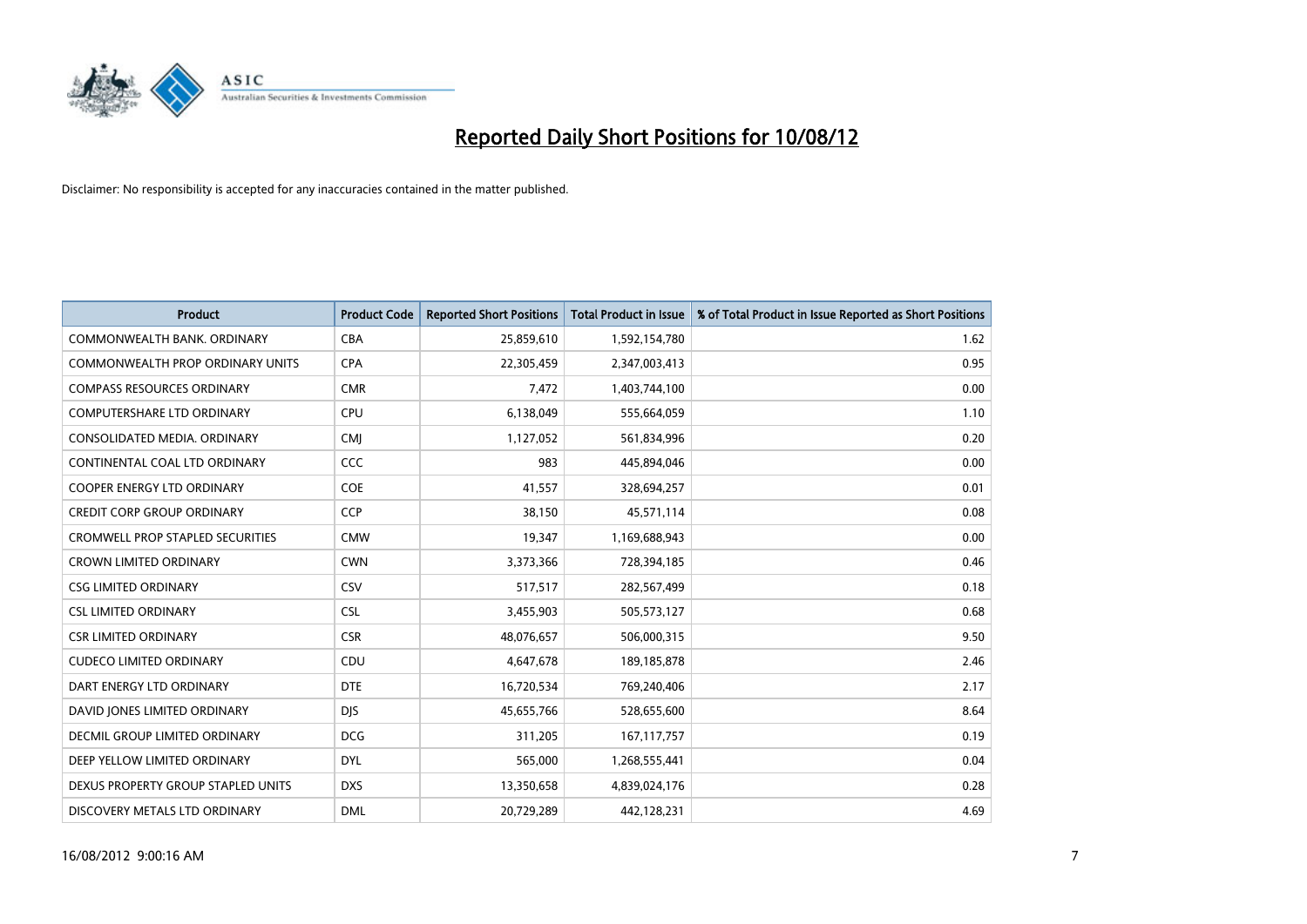

| <b>Product</b>                    | <b>Product Code</b> | <b>Reported Short Positions</b> | <b>Total Product in Issue</b> | % of Total Product in Issue Reported as Short Positions |
|-----------------------------------|---------------------|---------------------------------|-------------------------------|---------------------------------------------------------|
| DOMINO PIZZA ENTERPR ORDINARY     | <b>DMP</b>          | 283,971                         | 69,899,674                    | 0.41                                                    |
| DORAY MINERALS LTD ORDINARY       | <b>DRM</b>          | 105,000                         | 81,626,525                    | 0.13                                                    |
| DOWNER EDI LIMITED ORDINARY       | <b>DOW</b>          | 7,884,380                       | 429,100,296                   | 1.84                                                    |
| DRILLSEARCH ENERGY ORDINARY       | <b>DLS</b>          | 2,694,338                       | 386,468,803                   | 0.70                                                    |
| DUET GROUP STAPLED US PROHIBIT.   | <b>DUE</b>          | 6,471,846                       | 1,109,831,386                 | 0.58                                                    |
| DULUXGROUP LIMITED ORDINARY       | <b>DLX</b>          | 9,859,492                       | 368,984,902                   | 2.67                                                    |
| DWS LTD ORDINARY                  | <b>DWS</b>          | 2,635                           | 132,362,763                   | 0.00                                                    |
| ECHO ENTERTAINMENT ORDINARY       | <b>EGP</b>          | 9,203,775                       | 825,672,730                   | 1.11                                                    |
| <b>ELDERS LIMITED ORDINARY</b>    | <b>ELD</b>          | 18,704,912                      | 448,598,480                   | 4.17                                                    |
| ELDORADO GOLD CORP CDI 1:1        | EAU                 | 12,341                          | 4,815,508                     | 0.26                                                    |
| ELEMENTAL MINERALS ORDINARY       | <b>ELM</b>          | 238,367                         | 243,614,280                   | 0.10                                                    |
| ELEMENTOS LIMITED ORDINARY        | <b>ELT</b>          | 16                              | 82,383,526                    | 0.00                                                    |
| <b>EMECO HOLDINGS ORDINARY</b>    | <b>EHL</b>          | 7,734,659                       | 631,237,586                   | 1.23                                                    |
| <b>EMPIRE ENERGY LTD ORDINARY</b> | EEG                 | 699,881                         | 298,197,016                   | 0.23                                                    |
| <b>ENDEAVOUR MIN CORP CDI 1:1</b> | <b>EVR</b>          | 128,428                         | 117,423,514                   | 0.11                                                    |
| ENERGY RESOURCES ORDINARY 'A'     | <b>ERA</b>          | 6,931,458                       | 517,725,062                   | 1.34                                                    |
| ENERGY WORLD CORPOR. ORDINARY     | <b>EWC</b>          | 17,992,854                      | 1,734,166,672                 | 1.04                                                    |
| ENVESTRA LIMITED ORDINARY         | <b>ENV</b>          | 15,975,613                      | 1,572,392,111                 | 1.02                                                    |
| EQUATORIAL RES LTD ORDINARY       | EQX                 | 77,008                          | 117,235,353                   | 0.07                                                    |
| EUREKA ENERGY LTD ORDINARY        | <b>EKA</b>          | 386,000                         | 237,764,050                   | 0.16                                                    |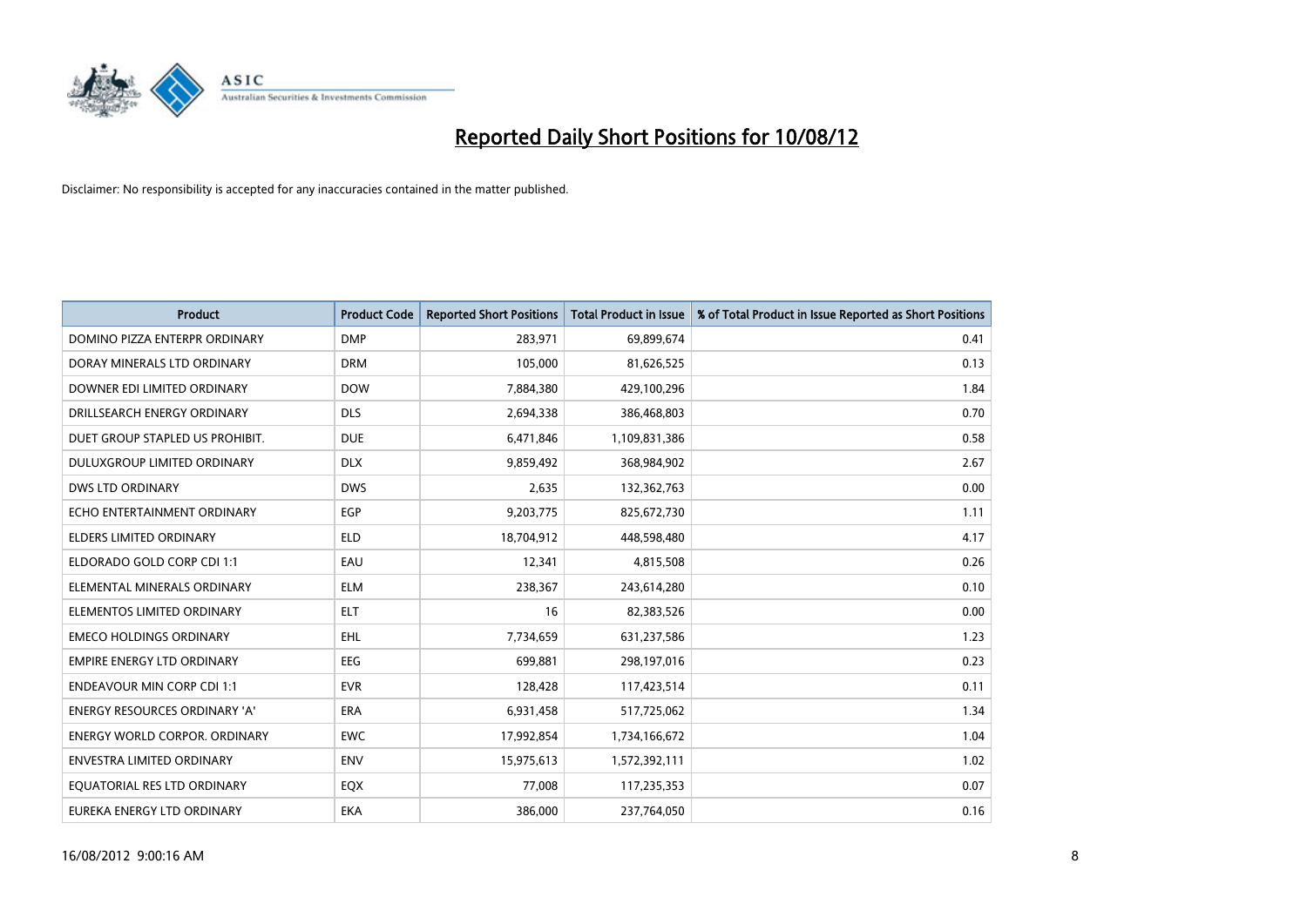

| <b>Product</b>                               | <b>Product Code</b> | <b>Reported Short Positions</b> | <b>Total Product in Issue</b> | % of Total Product in Issue Reported as Short Positions |
|----------------------------------------------|---------------------|---------------------------------|-------------------------------|---------------------------------------------------------|
| <b>EUROPEAN GAS ORDINARY</b>                 | EPG                 | 30,000                          | 297,272,505                   | 0.01                                                    |
| EVOLUTION MINING LTD ORDINARY                | <b>EVN</b>          | 1,924,913                       | 707,105,713                   | 0.27                                                    |
| FAIRFAX MEDIA LTD ORDINARY                   | <b>FXI</b>          | 272,268,999                     | 2,351,955,725                 | 11.58                                                   |
| <b>FAR LTD ORDINARY</b>                      | <b>FAR</b>          | 21,000,000                      | 2,499,846,742                 | 0.84                                                    |
| <b>FINBAR GROUP LIMITED ORDINARY</b>         | <b>FRI</b>          | 17,473                          | 214,172,868                   | 0.01                                                    |
| <b>FKP PROPERTY GROUP STAPLED SECURITIES</b> | <b>FKP</b>          | 42,241,827                      | 1,212,083,417                 | 3.49                                                    |
| FLEETWOOD CORP ORDINARY                      | <b>FWD</b>          | 210,479                         | 59,217,993                    | 0.36                                                    |
| FLETCHER BUILDING ORDINARY                   | <b>FBU</b>          | 10,264,393                      | 682,866,936                   | 1.50                                                    |
| FLEXIGROUP LIMITED ORDINARY                  | <b>FXL</b>          | 210,180                         | 282,113,791                   | 0.07                                                    |
| <b>FLIGHT CENTRE ORDINARY</b>                | <b>FLT</b>          | 12,776,926                      | 100,055,135                   | 12.77                                                   |
| <b>FLINDERS MINES LTD ORDINARY</b>           | <b>FMS</b>          | 1,217,551                       | 1,821,300,404                 | 0.07                                                    |
| <b>FOCUS MINERALS LTD ORDINARY</b>           | <b>FML</b>          | 2,433,956                       | 4,320,773,701                 | 0.06                                                    |
| <b>FORGE GROUP LIMITED ORDINARY</b>          | FGE                 | 378,907                         | 86,169,014                    | 0.44                                                    |
| <b>FORTESCUE METALS GRP ORDINARY</b>         | <b>FMG</b>          | 175,226,600                     | 3,113,798,659                 | 5.63                                                    |
| <b>G.U.D. HOLDINGS ORDINARY</b>              | <b>GUD</b>          | 1,304,975                       | 70,803,455                    | 1.84                                                    |
| <b>GALAXY RESOURCES ORDINARY</b>             | GXY                 | 5,527,392                       | 506,359,381                   | 1.09                                                    |
| <b>GENETIC TECHNOLOGIES ORDINARY</b>         | GTG                 | 587,430                         | 464,771,819                   | 0.13                                                    |
| <b>GEODYNAMICS LIMITED ORDINARY</b>          | GDY                 | 850                             | 406,452,608                   | 0.00                                                    |
| <b>GINDALBIE METALS LTD ORDINARY</b>         | GBG                 | 42,580,245                      | 1,247,487,454                 | 3.41                                                    |
| <b>GOODMAN FIELDER, ORDINARY</b>             | <b>GFF</b>          | 40,121,900                      | 1,955,559,207                 | 2.05                                                    |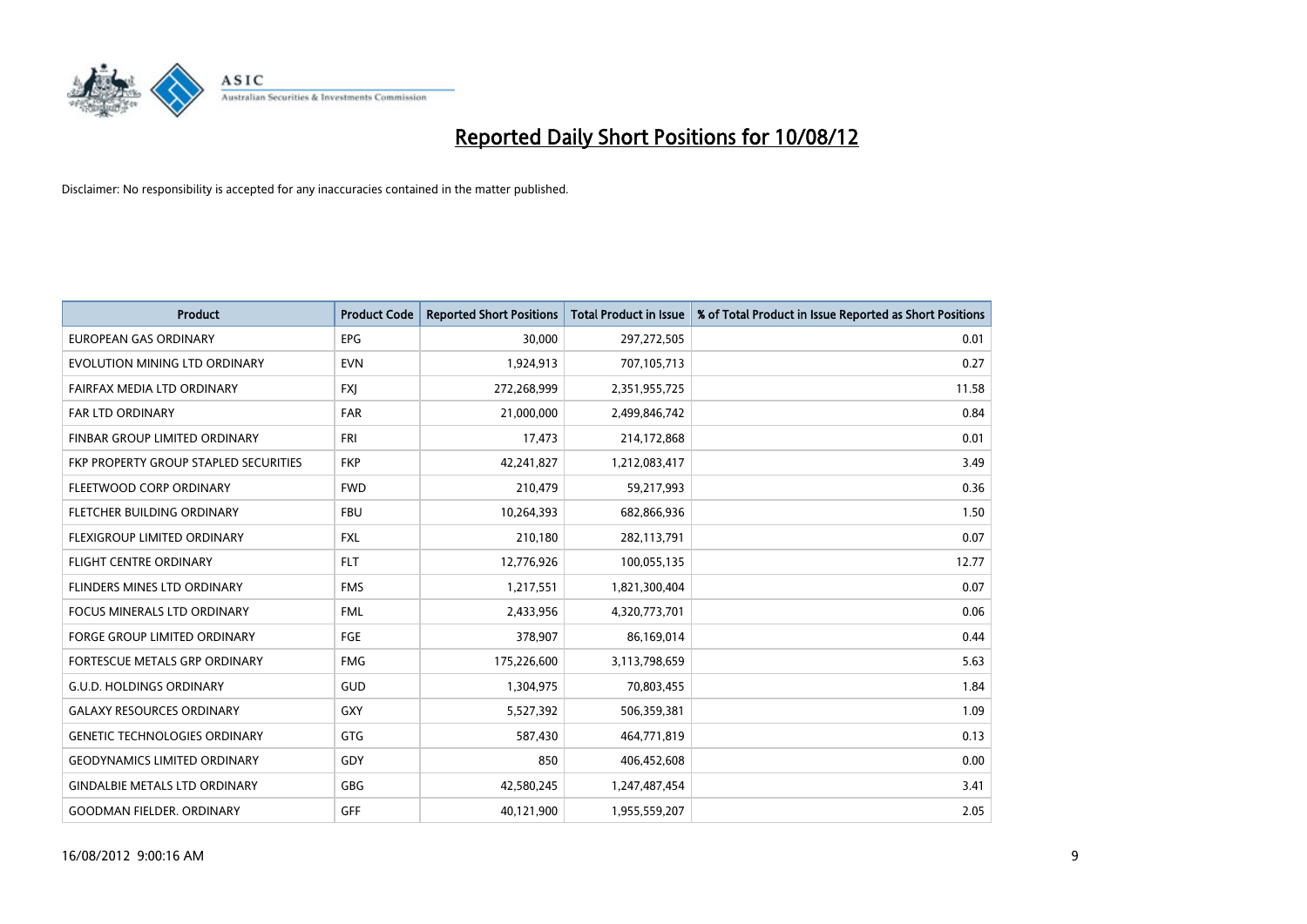

| <b>Product</b>                            | <b>Product Code</b> | <b>Reported Short Positions</b> | <b>Total Product in Issue</b> | % of Total Product in Issue Reported as Short Positions |
|-------------------------------------------|---------------------|---------------------------------|-------------------------------|---------------------------------------------------------|
| <b>GOODMAN GROUP STAPLED US PROHIBIT.</b> | <b>GMG</b>          | 10,184,207                      | 1,605,107,475                 | 0.63                                                    |
| <b>GPT GROUP STAPLED SEC.</b>             | <b>GPT</b>          | 6,002,882                       | 1,766,785,075                 | 0.34                                                    |
| <b>GRAINCORP LIMITED A CLASS ORDINARY</b> | <b>GNC</b>          | 1,928,222                       | 198,318,900                   | 0.97                                                    |
| <b>GRANGE RESOURCES, ORDINARY</b>         | <b>GRR</b>          | 2,624,765                       | 1,155,487,102                 | 0.23                                                    |
| <b>GREENLAND MIN EN LTD ORDINARY</b>      | GGG                 | 3,652,549                       | 416,390,488                   | 0.88                                                    |
| <b>GRYPHON MINERALS LTD ORDINARY</b>      | GRY                 | 17,102,360                      | 348,264,983                   | 4.91                                                    |
| <b>GUILDFORD COAL LTD ORDINARY</b>        | <b>GUF</b>          | 1,877,786                       | 521,046,899                   | 0.36                                                    |
| <b>GUIARAT NRE COAL LTD ORDINARY</b>      | <b>GNM</b>          | 660,598                         | 1,093,137,858                 | 0.06                                                    |
| <b>GUNNS LIMITED ORDINARY</b>             | <b>GNS</b>          | 55,013,785                      | 848,401,559                   | 6.48                                                    |
| <b>GWA GROUP LTD ORDINARY</b>             | <b>GWA</b>          | 15,890,728                      | 302,005,514                   | 5.26                                                    |
| HARVEY NORMAN ORDINARY                    | <b>HVN</b>          | 103,058,743                     | 1,062,316,784                 | 9.70                                                    |
| <b>HASTIE GROUP LIMITED ORDINARY</b>      | <b>HST</b>          | 210,891                         | 137,353,504                   | 0.15                                                    |
| HASTINGS DIVERSIFIED STAPLED SECURITY     | <b>HDF</b>          | 905,669                         | 530,001,072                   | 0.17                                                    |
| <b>HENDERSON GROUP CDI 1:1</b>            | HGG                 | 6,604,440                       | 704,007,724                   | 0.94                                                    |
| HFA HOLDINGS LIMITED ORDINARY             | <b>HFA</b>          | 3,809                           | 117,332,831                   | 0.00                                                    |
| <b>HIGHLANDS PACIFIC ORDINARY</b>         | <b>HIG</b>          | 500,000                         | 789,132,854                   | 0.06                                                    |
| HILLGROVE RES LTD ORDINARY                | <b>HGO</b>          | 6,643,259                       | 912,901,046                   | 0.73                                                    |
| HILLS HOLDINGS LTD ORDINARY               | <b>HIL</b>          | 2,905,162                       | 246,500,444                   | 1.18                                                    |
| HORIZON OIL LIMITED ORDINARY              | <b>HZN</b>          | 26,345,516                      | 1,130,811,515                 | 2.33                                                    |
| <b>ICON ENERGY LIMITED ORDINARY</b>       | <b>ICN</b>          | 72                              | 469,301,394                   | 0.00                                                    |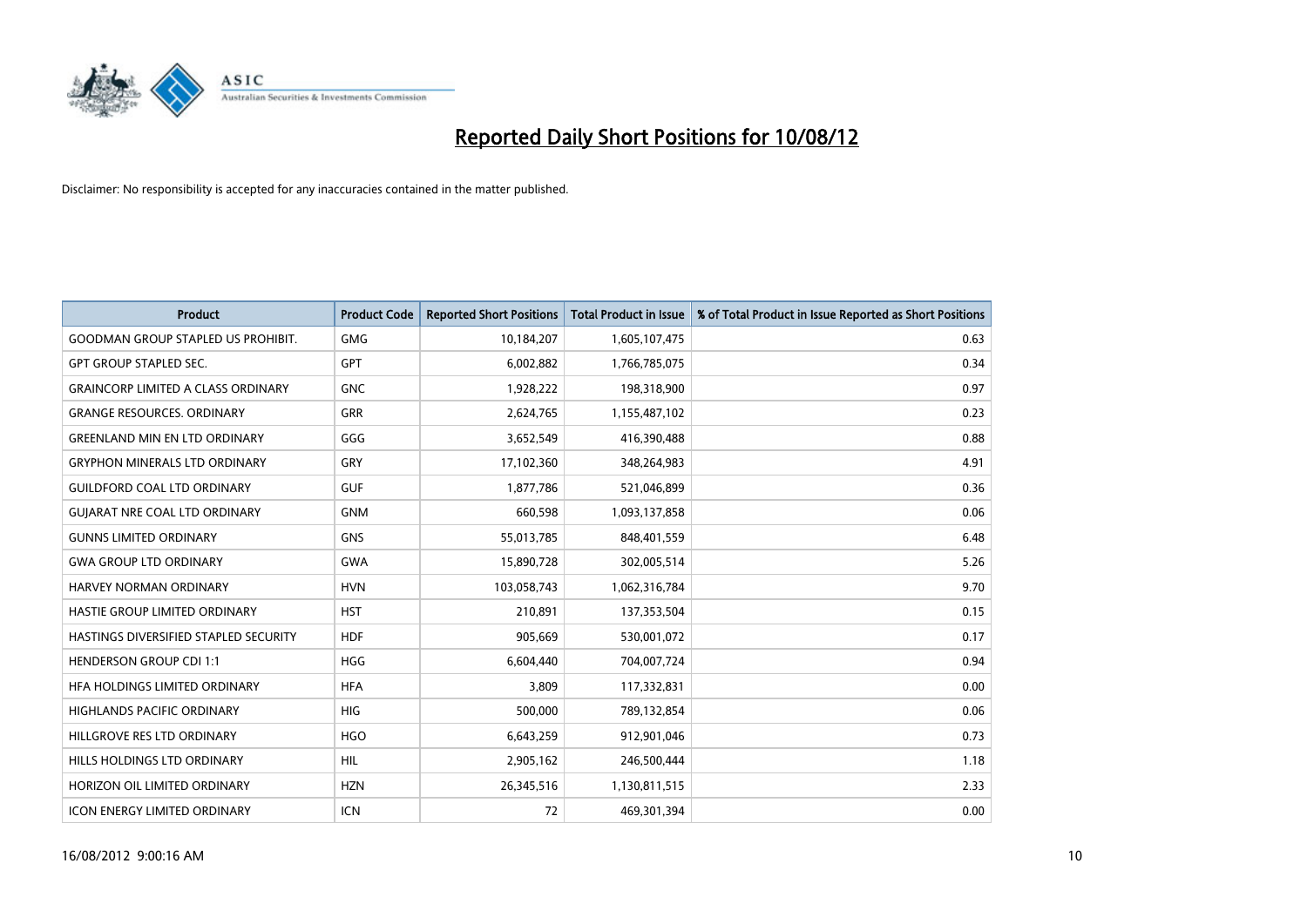

| <b>Product</b>                                | <b>Product Code</b> | <b>Reported Short Positions</b> | <b>Total Product in Issue</b> | % of Total Product in Issue Reported as Short Positions |
|-----------------------------------------------|---------------------|---------------------------------|-------------------------------|---------------------------------------------------------|
| <b>IINET LIMITED ORDINARY</b>                 | <b>IIN</b>          | 39,760                          | 160,968,847                   | 0.02                                                    |
| ILUKA RESOURCES ORDINARY                      | ILU                 | 38,802,929                      | 418,700,517                   | 9.27                                                    |
| <b>IMDEX LIMITED ORDINARY</b>                 | <b>IMD</b>          | 162,767                         | 208,235,426                   | 0.08                                                    |
| <b>INCITEC PIVOT ORDINARY</b>                 | IPL                 | 2,124,631                       | 1,628,730,107                 | 0.13                                                    |
| <b>INDEPENDENCE GROUP ORDINARY</b>            | <b>IGO</b>          | 11,205,134                      | 232,882,535                   | 4.81                                                    |
| <b>INDOPHIL RESOURCES ORDINARY</b>            | <b>IRN</b>          | 1,055,757                       | 1,203,146,194                 | 0.09                                                    |
| <b>INDUSTREA LIMITED ORDINARY</b>             | <b>IDL</b>          | 530,195                         | 370,268,218                   | 0.14                                                    |
| <b>INFIGEN ENERGY STAPLED SECURITIES</b>      | <b>IFN</b>          | 4,153,923                       | 762,265,972                   | 0.54                                                    |
| <b>INSURANCE AUSTRALIA ORDINARY</b>           | <b>IAG</b>          | 3,142,919                       | 2,079,034,021                 | 0.15                                                    |
| <b>INTEGRA MINING LTD, ORDINARY</b>           | <b>IGR</b>          | 2,674,695                       | 934,440,899                   | 0.29                                                    |
| <b>INTREPID MINES ORDINARY</b>                | <b>IAU</b>          | 8,103,722                       | 525,920,331                   | 1.54                                                    |
| <b>INVESTA OFFICE FUND STAPLED SECURITIES</b> | <b>IOF</b>          | 2,882,087                       | 614,047,458                   | 0.47                                                    |
| INVOCARE LIMITED ORDINARY                     | <b>IVC</b>          | 3,527,381                       | 110,030,298                   | 3.21                                                    |
| <b>ION LIMITED ORDINARY</b>                   | <b>ION</b>          | 164,453                         | 256,365,105                   | 0.06                                                    |
| <b>IOOF HOLDINGS LTD ORDINARY</b>             | <b>IFL</b>          | 1,422,879                       | 229,794,395                   | 0.62                                                    |
| <b>IPROPERTY GROUP LTD ORDINARY</b>           | <b>IPP</b>          | 400,000                         | 179,879,862                   | 0.22                                                    |
| <b>IRESS LIMITED ORDINARY</b>                 | <b>IRE</b>          | 3,386,041                       | 128,428,871                   | 2.64                                                    |
| <b>IRON ORE HOLDINGS ORDINARY</b>             | <b>IOH</b>          | 39,352                          | 161,330,094                   | 0.02                                                    |
| ISHARES MSCI AUS 200 ISHARES MSCI AUS 200     | <b>IOZ</b>          | 54,495                          | 5,253,191                     | 1.04                                                    |
| ISHARES MSCI S KOREA CDI 1:1                  | IKO                 | 20,250                          | 51,900,000                    | 0.04                                                    |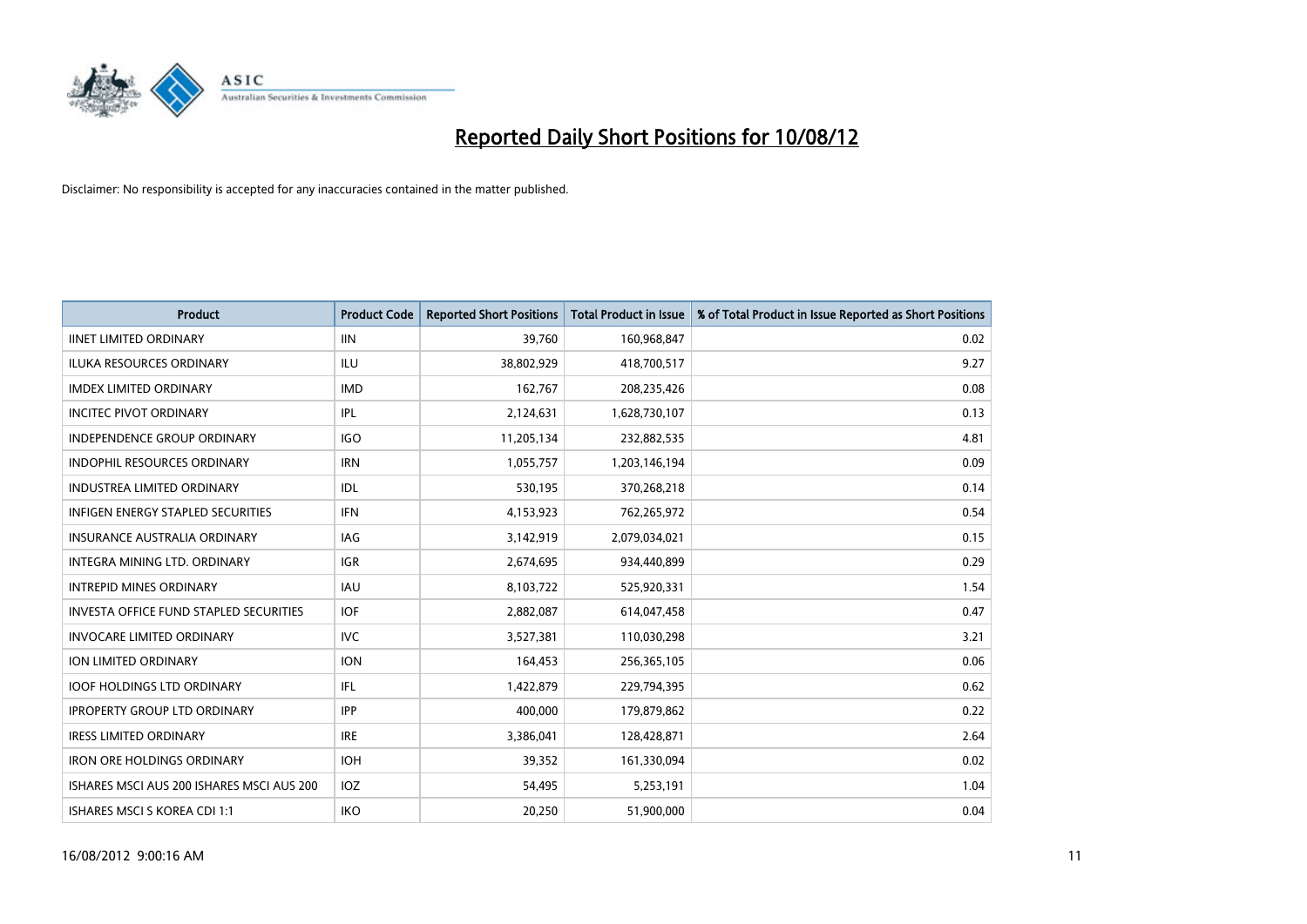

| <b>Product</b>                            | <b>Product Code</b> | <b>Reported Short Positions</b> | <b>Total Product in Issue</b> | % of Total Product in Issue Reported as Short Positions |
|-------------------------------------------|---------------------|---------------------------------|-------------------------------|---------------------------------------------------------|
| <b>ISHARES MSCI TAIWAN CDI 1:1</b>        | <b>ITW</b>          | 123,243                         | 184,400,000                   | 0.07                                                    |
| ISHARES S&P HIGH DIV ISHARES S&P HIGH DIV | <b>IHD</b>          | 12,088                          | 4,303,291                     | 0.28                                                    |
| <b>IVANHOE AUSTRALIA ORDINARY</b>         | <b>IVA</b>          | 4,070,356                       | 554,687,635                   | 0.73                                                    |
| JAMES HARDIE INDUST CHESS DEPOSITARY INT  | <b>IHX</b>          | 9,207,219                       | 437,938,350                   | 2.10                                                    |
| <b>IB HI-FI LIMITED ORDINARY</b>          | <b>IBH</b>          | 20,925,424                      | 98,850,643                    | 21.17                                                   |
| <b>JUPITER MINES ORDINARY</b>             | <b>IMS</b>          | 158                             | 2,056,834,044                 | 0.00                                                    |
| <b>KAGARA LTD ORDINARY</b>                | <b>KZL</b>          | 3,400,930                       | 798,953,117                   | 0.43                                                    |
| KANGAROO RES LTD ORDINARY                 | <b>KRL</b>          | 605                             | 3,434,430,012                 | 0.00                                                    |
| KAROON GAS AUSTRALIA ORDINARY             | <b>KAR</b>          | 750,586                         | 221,420,769                   | 0.34                                                    |
| KATHMANDU HOLD LTD ORDINARY               | <b>KMD</b>          | 2,083,736                       | 200,165,940                   | 1.04                                                    |
| KBL MINING LIMITED ORDINARY               | <b>KBL</b>          | 1,820                           | 285,421,456                   | 0.00                                                    |
| <b>KENTOR GOLD LIMITED ORDINARY</b>       | KGL                 | 290                             | 116,209,874                   | 0.00                                                    |
| KINGSGATE CONSOLID. ORDINARY              | <b>KCN</b>          | 6,396,879                       | 151,347,122                   | 4.23                                                    |
| KINGSROSE MINING LTD ORDINARY             | <b>KRM</b>          | 56,830                          | 289,236,267                   | 0.02                                                    |
| LEIGHTON HOLDINGS ORDINARY                | LEI                 | 12,900,747                      | 337,087,596                   | 3.83                                                    |
| LEND LEASE GROUP UNIT/ORD STAPLED         | LLC                 | 7,273,556                       | 572,789,827                   | 1.27                                                    |
| LINC ENERGY LTD ORDINARY                  | <b>LNC</b>          | 44,493,522                      | 504,487,631                   | 8.82                                                    |
| LIQUEFIED NATURAL ORDINARY                | <b>LNG</b>          | 272,800                         | 267,699,015                   | 0.10                                                    |
| <b>LYNAS CORPORATION ORDINARY</b>         | <b>LYC</b>          | 188,965,525                     | 1,715,029,131                 | 11.02                                                   |
| M2 TELECOMMUNICATION ORDINARY             | <b>MTU</b>          | 1,931,466                       | 156,581,954                   | 1.23                                                    |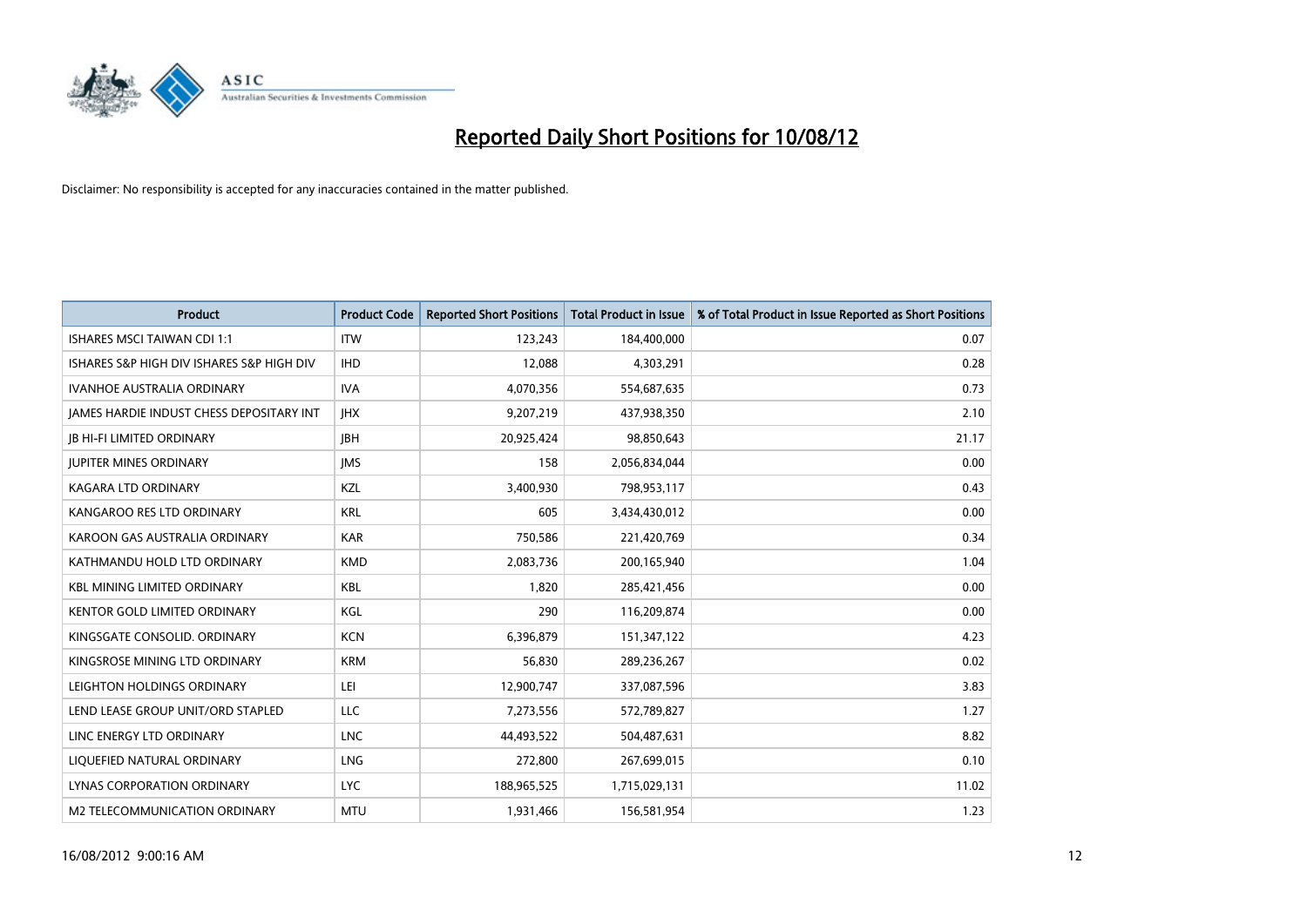

| <b>Product</b>                        | <b>Product Code</b> | <b>Reported Short Positions</b> | <b>Total Product in Issue</b> | % of Total Product in Issue Reported as Short Positions |
|---------------------------------------|---------------------|---------------------------------|-------------------------------|---------------------------------------------------------|
| <b>MACA LIMITED ORDINARY</b>          | <b>MLD</b>          | 916                             | 150,000,000                   | 0.00                                                    |
| <b>MACMAHON HOLDINGS ORDINARY</b>     | <b>MAH</b>          | 4,770,067                       | 741,316,038                   | 0.64                                                    |
| MACO ATLAS ROADS GRP ORDINARY STAPLED | <b>MOA</b>          | 5,171,666                       | 478,531,436                   | 1.08                                                    |
| MACQUARIE GROUP LTD ORDINARY          | MQG                 | 6,305,581                       | 343,928,092                   | 1.83                                                    |
| MAGELLAN FIN GRP LTD ORDINARY         | <b>MFG</b>          | 1,422                           | 152,558,341                   | 0.00                                                    |
| <b>MARENGO MINING ORDINARY</b>        | <b>MGO</b>          | 39,850                          | 1,137,078,446                 | 0.00                                                    |
| MASTERMYNE GROUP LTD ORDINARY         | <b>MYE</b>          | 241                             | 75,367,514                    | 0.00                                                    |
| MATRIX C & E LTD ORDINARY             | <b>MCE</b>          | 774,136                         | 94,555,428                    | 0.82                                                    |
| <b>MAVERICK DRILLING ORDINARY</b>     | <b>MAD</b>          | 686,765                         | 292,104,090                   | 0.24                                                    |
| MCMILLAN SHAKESPEARE ORDINARY         | <b>MMS</b>          | 46,055                          | 74,523,965                    | 0.06                                                    |
| MEDUSA MINING LTD ORDINARY            | <b>MML</b>          | 1,613,604                       | 188,903,911                   | 0.85                                                    |
| MELBOURNE IT LIMITED ORDINARY         | <b>MLB</b>          | 300                             | 81,965,992                    | 0.00                                                    |
| MEO AUSTRALIA LTD ORDINARY            | <b>MEO</b>          | 3,926,546                       | 539,913,260                   | 0.73                                                    |
| <b>MERMAID MARINE ORDINARY</b>        | <b>MRM</b>          | 1,363,187                       | 219,453,350                   | 0.62                                                    |
| MESOBLAST LIMITED ORDINARY            | <b>MSB</b>          | 18,555,188                      | 284,478,361                   | 6.52                                                    |
| METALS X LIMITED ORDINARY             | <b>MLX</b>          | 2,301,873                       | 1,316,663,257                 | 0.17                                                    |
| METCASH LIMITED ORDINARY              | <b>MTS</b>          | 45,427,689                      | 880,704,786                   | 5.16                                                    |
| METGASCO LIMITED ORDINARY             | <b>MEL</b>          | 93,030                          | 337,414,140                   | 0.03                                                    |
| METMINCO LIMITED ORDINARY             | <b>MNC</b>          | 933,272                         | 1,749,541,573                 | 0.05                                                    |
| MICLYN EXP OFFSHR ORDINARY            | <b>MIO</b>          | 71,997                          | 278,515,705                   | 0.03                                                    |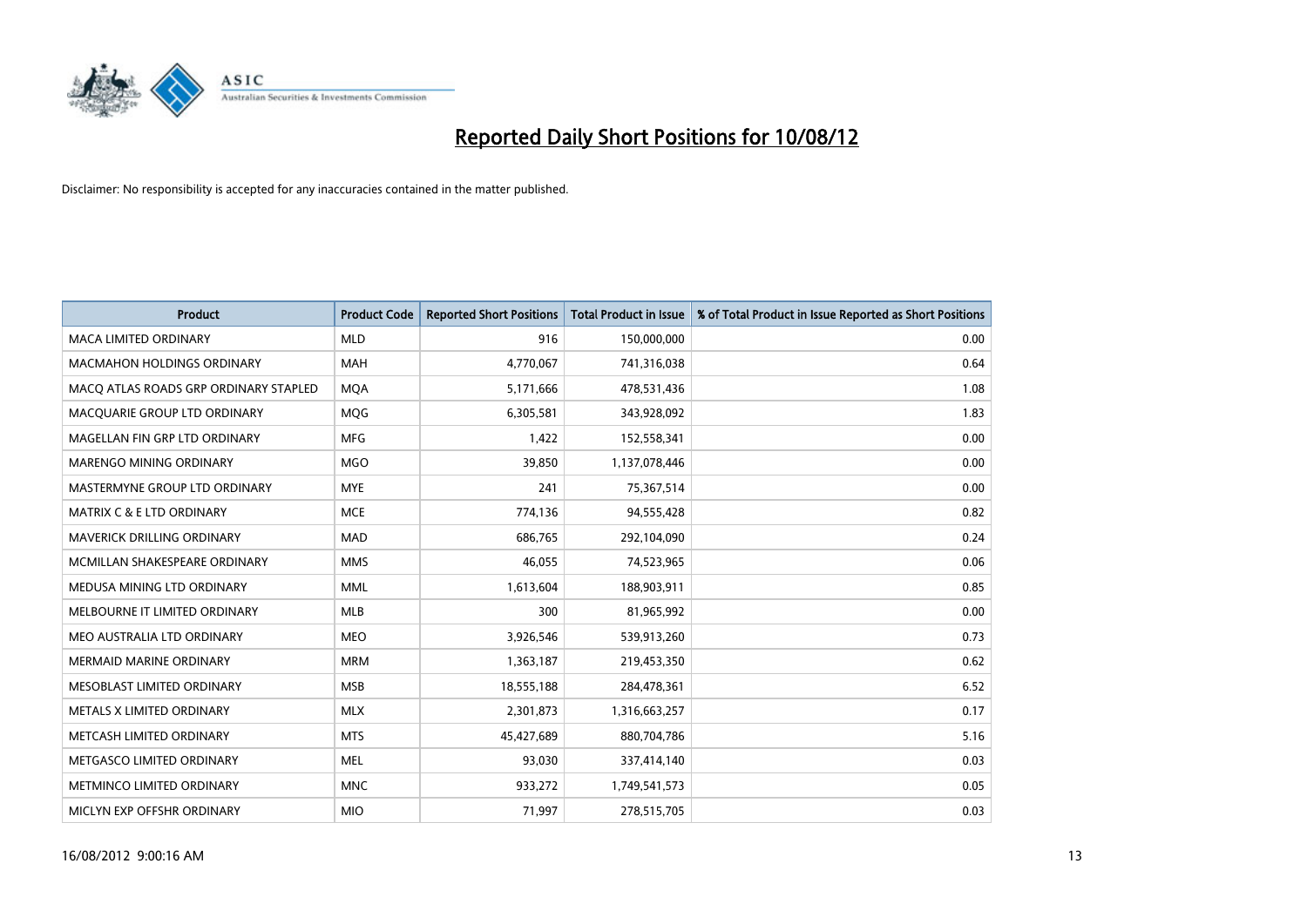

| <b>Product</b>                     | <b>Product Code</b> | <b>Reported Short Positions</b> | <b>Total Product in Issue</b> | % of Total Product in Issue Reported as Short Positions |
|------------------------------------|---------------------|---------------------------------|-------------------------------|---------------------------------------------------------|
| MILTON CORPORATION ORDINARY        | <b>MLT</b>          | 12,800                          | 121,625,655                   | 0.01                                                    |
| MINCOR RESOURCES NL ORDINARY       | <b>MCR</b>          | 1,098,017                       | 188,208,274                   | 0.58                                                    |
| MINERAL DEPOSITS ORDINARY          | <b>MDL</b>          | 300,091                         | 83,538,786                    | 0.36                                                    |
| MINERAL RESOURCES. ORDINARY        | <b>MIN</b>          | 3,485,893                       | 184,856,018                   | 1.89                                                    |
| MIRABELA NICKEL LTD ORDINARY       | <b>MBN</b>          | 10,353,048                      | 876,571,645                   | 1.18                                                    |
| MIRVAC GROUP STAPLED SECURITIES    | <b>MGR</b>          | 9,751,528                       | 3,422,151,869                 | 0.28                                                    |
| MOLOPO ENERGY LTD ORDINARY         | <b>MPO</b>          | 689,006                         | 245,789,911                   | 0.28                                                    |
| <b>MONADELPHOUS GROUP ORDINARY</b> | <b>MND</b>          | 3,812,319                       | 88,674,327                    | 4.30                                                    |
| MORTGAGE CHOICE LTD ORDINARY       | <b>MOC</b>          | 2,322,974                       | 120,319,572                   | 1.93                                                    |
| <b>MOUNT GIBSON IRON ORDINARY</b>  | <b>MGX</b>          | 6,908,025                       | 1,085,728,430                 | 0.64                                                    |
| MURCHISON METALS LTD ORDINARY      | <b>MMX</b>          | 1,404,496                       | 450,427,346                   | 0.31                                                    |
| <b>MYER HOLDINGS LTD ORDINARY</b>  | <b>MYR</b>          | 54,885,320                      | 583,384,551                   | 9.41                                                    |
| <b>MYSTATE LIMITED ORDINARY</b>    | <b>MYS</b>          | 15,866                          | 86,977,573                    | 0.02                                                    |
| NATIONAL AUST. BANK ORDINARY       | <b>NAB</b>          | 13,366,214                      | 2,273,158,183                 | 0.59                                                    |
| NAVITAS LIMITED ORDINARY           | <b>NVT</b>          | 11,172,249                      | 375,318,628                   | 2.98                                                    |
| NEON ENERGY LIMITED ORDINARY       | <b>NEN</b>          | 404,712                         | 439,237,518                   | 0.09                                                    |
| NEW HOPE CORPORATION ORDINARY      | <b>NHC</b>          | 2,712,918                       | 830,411,534                   | 0.33                                                    |
| NEWCREST MINING ORDINARY           | <b>NCM</b>          | 1,388,574                       | 765,000,000                   | 0.18                                                    |
| NEWS CORP A NON-VOTING CDI         | <b>NWSLV</b>        | 3,392,596                       | 1,569,348,458                 | 0.22                                                    |
| NEWS CORP B VOTING CDI             | <b>NWS</b>          | 1,272,802                       | 798,520,953                   | 0.16                                                    |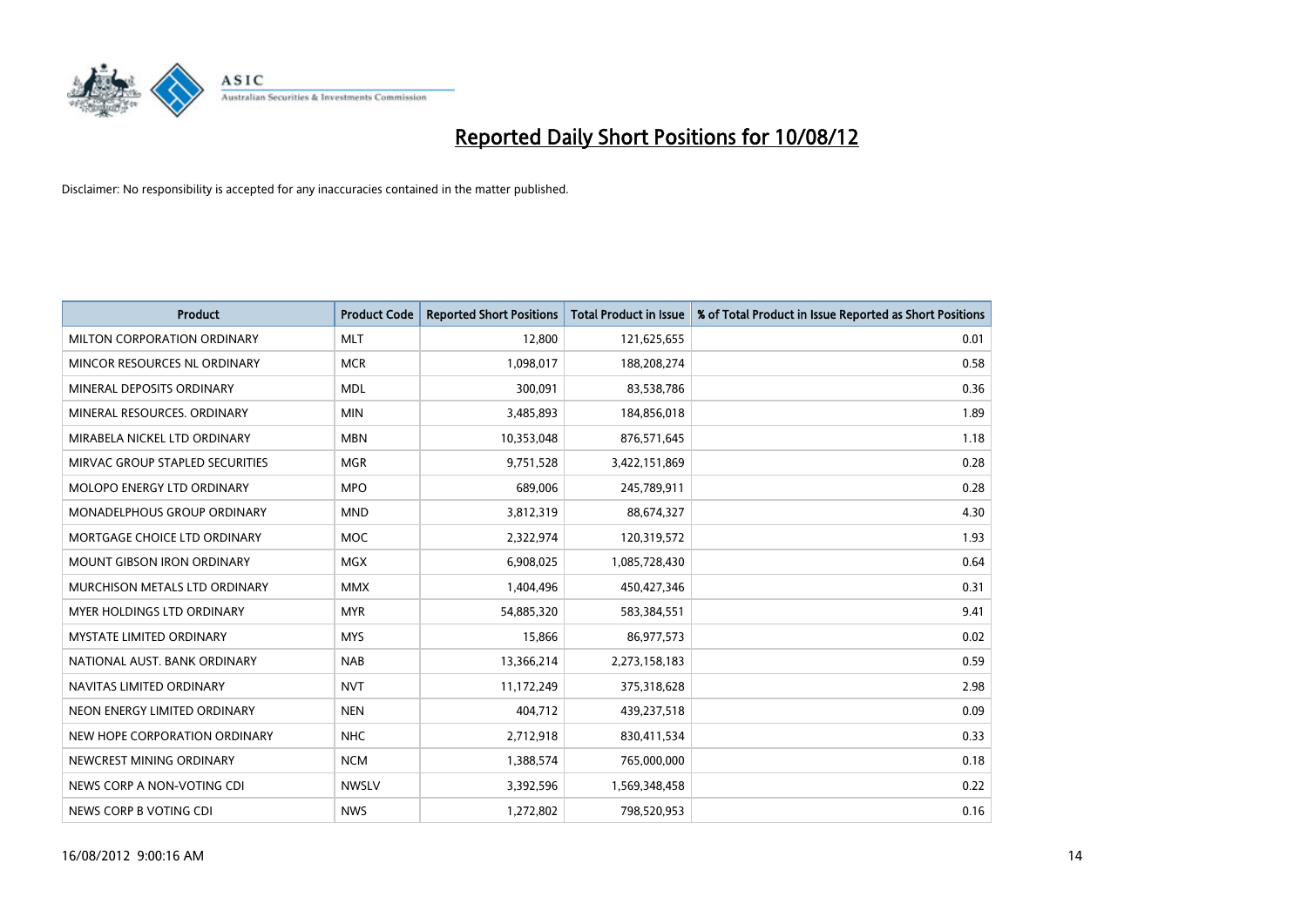

| <b>Product</b>                        | <b>Product Code</b> | <b>Reported Short Positions</b> | <b>Total Product in Issue</b> | % of Total Product in Issue Reported as Short Positions |
|---------------------------------------|---------------------|---------------------------------|-------------------------------|---------------------------------------------------------|
| NEWSAT LIMITED ORDINARY               | <b>NWT</b>          | 70.000                          | 233,052,157                   | 0.03                                                    |
| NEXTDC LIMITED ORDINARY               | <b>NXT</b>          | 2,245,980                       | 150,602,388                   | 1.49                                                    |
| NEXUS ENERGY LIMITED ORDINARY         | <b>NXS</b>          | 4,077,133                       | 1,329,821,159                 | 0.31                                                    |
| NIB HOLDINGS LIMITED ORDINARY         | <b>NHF</b>          | 14,748                          | 439,004,182                   | 0.00                                                    |
| NIDO PETROLEUM ORDINARY               | <b>NDO</b>          | 116,233                         | 1,390,829,818                 | 0.01                                                    |
| NOBLE MINERAL RES ORDINARY            | <b>NMG</b>          | 4,536,497                       | 610,147,952                   | 0.74                                                    |
| NORFOLK GROUP ORDINARY                | <b>NFK</b>          | 550                             | 158,890,730                   | 0.00                                                    |
| NORTHERN IRON LTD ORDINARY            | <b>NFE</b>          | 171,192                         | 369,980,113                   | 0.05                                                    |
| NORTHERN STAR ORDINARY                | <b>NST</b>          | 2,675,479                       | 408,964,607                   | 0.65                                                    |
| NORTON GOLD FIELDS ORDINARY           | <b>NGF</b>          | 1,500,000                       | 849,580,265                   | 0.18                                                    |
| NRW HOLDINGS LIMITED ORDINARY         | <b>NWH</b>          | 2,685,369                       | 278,888,011                   | 0.96                                                    |
| NUFARM LIMITED ORDINARY               | <b>NUF</b>          | 5,774,849                       | 262,142,247                   | 2.20                                                    |
| OAKTON LIMITED ORDINARY               | <b>OKN</b>          | 553,241                         | 91,721,874                    | 0.60                                                    |
| OCEANAGOLD CORP. CHESS DEPOSITARY INT | <b>OGC</b>          | 387,769                         | 262,982,710                   | 0.15                                                    |
| OIL SEARCH LTD ORDINARY               | OSH                 | 5,275,664                       | 1,331,356,047                 | 0.40                                                    |
| OM HOLDINGS LIMITED ORDINARY          | OMH                 | 4,795,520                       | 604,105,150                   | 0.79                                                    |
| OPUS GROUP LTD ORDINARY               | <b>OPG</b>          | 879                             | 53,678,177                    | 0.00                                                    |
| ORICA LIMITED ORDINARY                | ORI                 | 1,917,828                       | 365,642,802                   | 0.52                                                    |
| ORIGIN ENERGY ORDINARY                | <b>ORG</b>          | 6,696,060                       | 1,089,633,153                 | 0.61                                                    |
| OROCOBRE LIMITED ORDINARY             | <b>ORE</b>          | 56,575                          | 103,195,029                   | 0.05                                                    |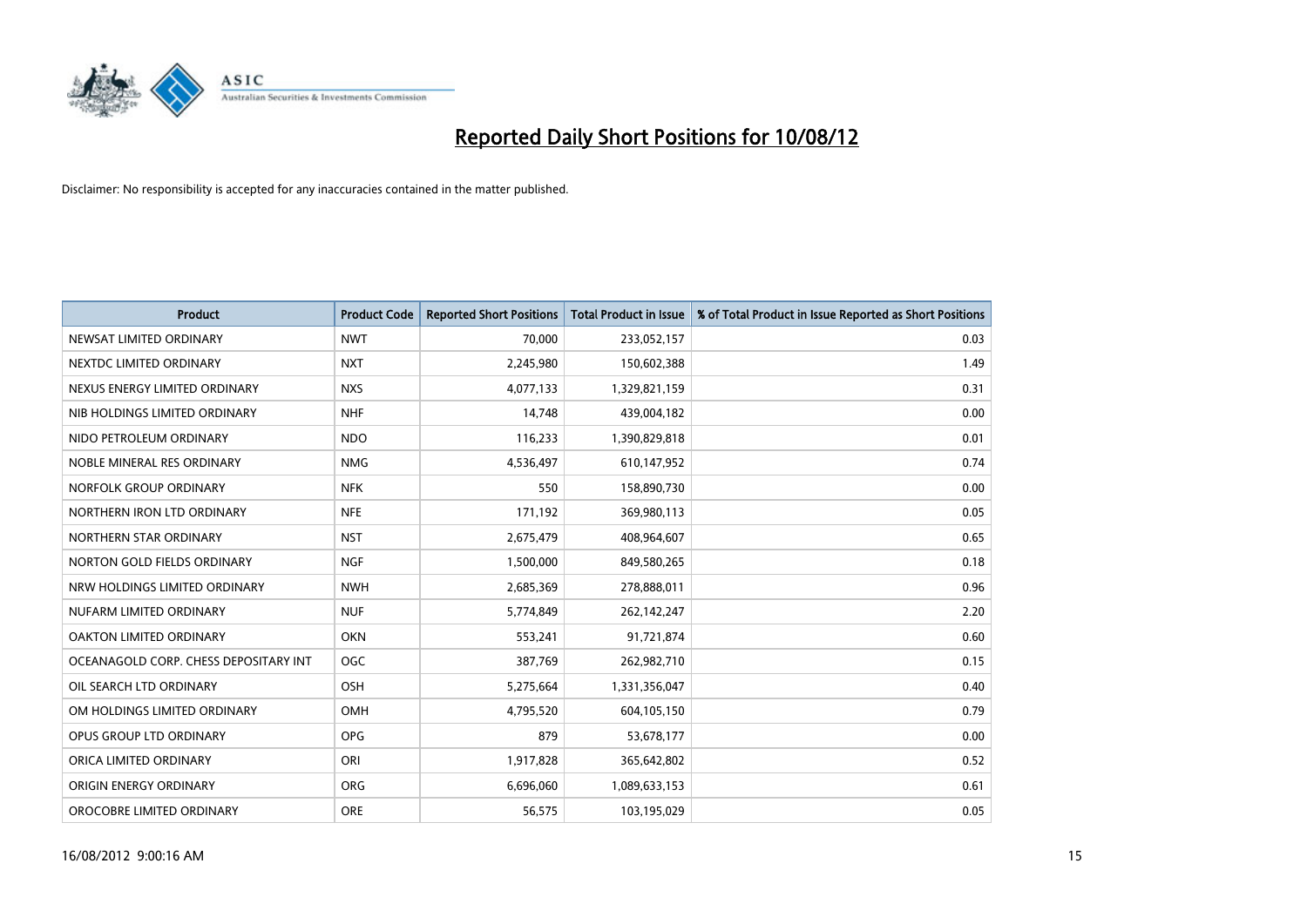

| <b>Product</b>               | <b>Product Code</b> | <b>Reported Short Positions</b> | <b>Total Product in Issue</b> | % of Total Product in Issue Reported as Short Positions |
|------------------------------|---------------------|---------------------------------|-------------------------------|---------------------------------------------------------|
| OROTONGROUP LIMITED ORDINARY | ORL                 | 215,993                         | 40,880,902                    | 0.53                                                    |
| OZ MINERALS ORDINARY         | OZL                 | 7,325,432                       | 303,470,022                   | 2.41                                                    |
| PACIFIC BRANDS ORDINARY      | <b>PBG</b>          | 5,605,898                       | 912,915,695                   | 0.61                                                    |
| PALADIN ENERGY LTD ORDINARY  | <b>PDN</b>          | 69,398,417                      | 835,645,290                   | 8.30                                                    |
| PANAUST LIMITED ORDINARY     | PNA                 | 2,100,717                       | 604,599,995                   | 0.35                                                    |
| PANCONTINENTAL OIL ORDINARY  | <b>PCL</b>          | 550,000                         | 1,148,744,096                 | 0.05                                                    |
| PANORAMIC RESOURCES ORDINARY | PAN                 | 2,381,344                       | 238,714,560                   | 1.00                                                    |
| PAPERLINX LIMITED ORDINARY   | <b>PPX</b>          | 1,890,181                       | 609,280,761                   | 0.31                                                    |
| PAPILLON RES LTD ORDINARY    | <b>PIR</b>          | 509,061                         | 245,038,203                   | 0.21                                                    |
| PEET LIMITED ORDINARY        | <b>PPC</b>          | 1,249,717                       | 320,170,604                   | 0.39                                                    |
| PERILYA LIMITED ORDINARY     | PEM                 | 174,064                         | 769,316,426                   | 0.02                                                    |
| PERPETUAL LIMITED ORDINARY   | PPT                 | 2,109,800                       | 41,980,678                    | 5.03                                                    |
| PERSEUS MINING LTD ORDINARY  | PRU                 | 10,783,216                      | 457,962,088                   | 2.35                                                    |
| PHARMAXIS LTD ORDINARY       | <b>PXS</b>          | 3,629,266                       | 307,810,989                   | 1.18                                                    |
| PLATINUM ASSET ORDINARY      | <b>PTM</b>          | 11,029,622                      | 561,347,878                   | 1.96                                                    |
| PLATINUM AUSTRALIA ORDINARY  | <b>PLA</b>          | 836,127                         | 504,968,043                   | 0.17                                                    |
| PMI GOLD CORP CDI 1:1        | <b>PVM</b>          | 48,344                          | 71,705,667                    | 0.07                                                    |
| PMP LIMITED ORDINARY         | <b>PMP</b>          | 70,289                          | 323,781,124                   | 0.02                                                    |
| PREMIER INVESTMENTS ORDINARY | <b>PMV</b>          | 604,335                         | 155,260,478                   | 0.39                                                    |
| PRIMA BIOMED LTD ORDINARY    | <b>PRR</b>          | 4,350,000                       | 1,066,063,388                 | 0.41                                                    |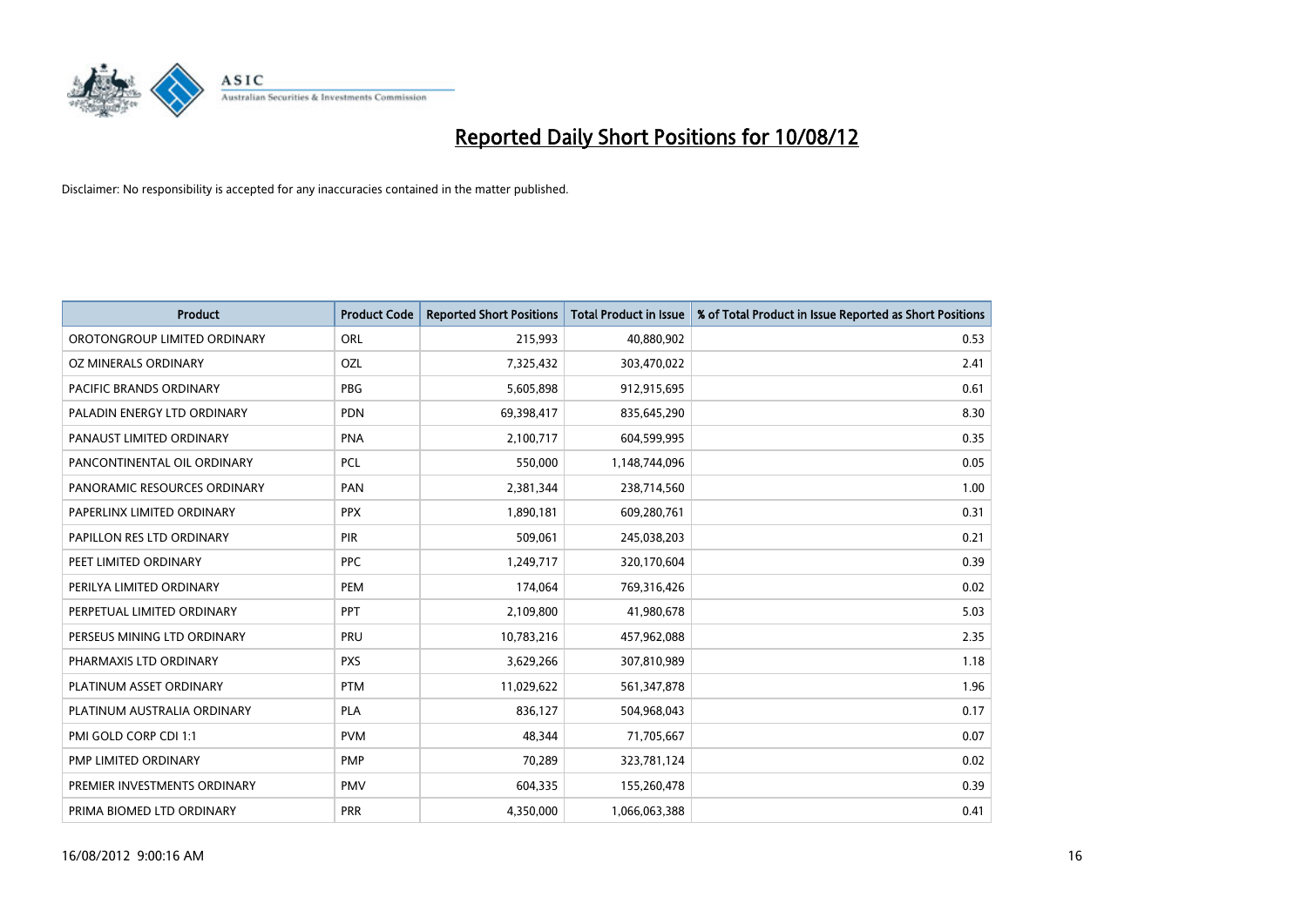

| <b>Product</b>                      | <b>Product Code</b> | <b>Reported Short Positions</b> | <b>Total Product in Issue</b> | % of Total Product in Issue Reported as Short Positions |
|-------------------------------------|---------------------|---------------------------------|-------------------------------|---------------------------------------------------------|
| PRIMARY HEALTH CARE ORDINARY        | <b>PRY</b>          | 15,479,588                      | 501,717,314                   | 3.09                                                    |
| PRIMEAG AUSTRALIA ORDINARY          | <b>PAG</b>          | 77,589                          | 266,394,444                   | 0.03                                                    |
| PROGRAMMED ORDINARY                 | <b>PRG</b>          | 488,695                         | 118,175,280                   | 0.41                                                    |
| <b>QANTAS AIRWAYS ORDINARY</b>      | QAN                 | 12,610,912                      | 2,265,123,620                 | 0.56                                                    |
| OBE INSURANCE GROUP ORDINARY        | <b>OBE</b>          | 52,437,257                      | 1,181,684,901                 | 4.44                                                    |
| OR NATIONAL LIMITED ORDINARY        | <b>ORN</b>          | 13,920,259                      | 2,440,000,000                 | 0.57                                                    |
| ORXPHARMA LTD ORDINARY              | <b>QRX</b>          | 185,180                         | 144,577,206                   | 0.13                                                    |
| <b>QUBE LOGISTICS HLDG ORDINARY</b> | QUB                 | 6,158,492                       | 921,407,185                   | 0.67                                                    |
| RAMELIUS RESOURCES ORDINARY         | <b>RMS</b>          | 1,613,936                       | 336,116,949                   | 0.48                                                    |
| RAMSAY HEALTH CARE ORDINARY         | <b>RHC</b>          | 2,939,934                       | 202,081,252                   | 1.45                                                    |
| RANGE RESOURCES LTD ORDINARY        | <b>RRS</b>          | 233,488                         | 2,118,880,660                 | 0.01                                                    |
| <b>RCR TOMLINSON ORDINARY</b>       | <b>RCR</b>          | 19,763                          | 131,444,875                   | 0.02                                                    |
| <b>REA GROUP ORDINARY</b>           | <b>REA</b>          | 178,578                         | 131,714,699                   | 0.14                                                    |
| <b>RECKON LIMITED ORDINARY</b>      | <b>RKN</b>          | 990,682                         | 129,488,015                   | 0.77                                                    |
| <b>RED 5 LIMITED ORDINARY</b>       | <b>RED</b>          | 137,155                         | 135,488,008                   | 0.10                                                    |
| RED EMPEROR RESOURCE ORDINARY       | <b>RMP</b>          | 4,500                           | 266,234,221                   | 0.00                                                    |
| RED FORK ENERGY ORDINARY            | <b>RFE</b>          | 1,447,022                       | 310,229,853                   | 0.47                                                    |
| REDBANK ENERGY LTD ORDINARY         | AEJ                 | 13                              | 786,287                       | 0.00                                                    |
| <b>REGIS RESOURCES ORDINARY</b>     | <b>RRL</b>          | 763,718                         | 453,056,465                   | 0.17                                                    |
| RESMED INC CDI 10:1                 | <b>RMD</b>          | 4,320,956                       | 1,556,242,300                 | 0.28                                                    |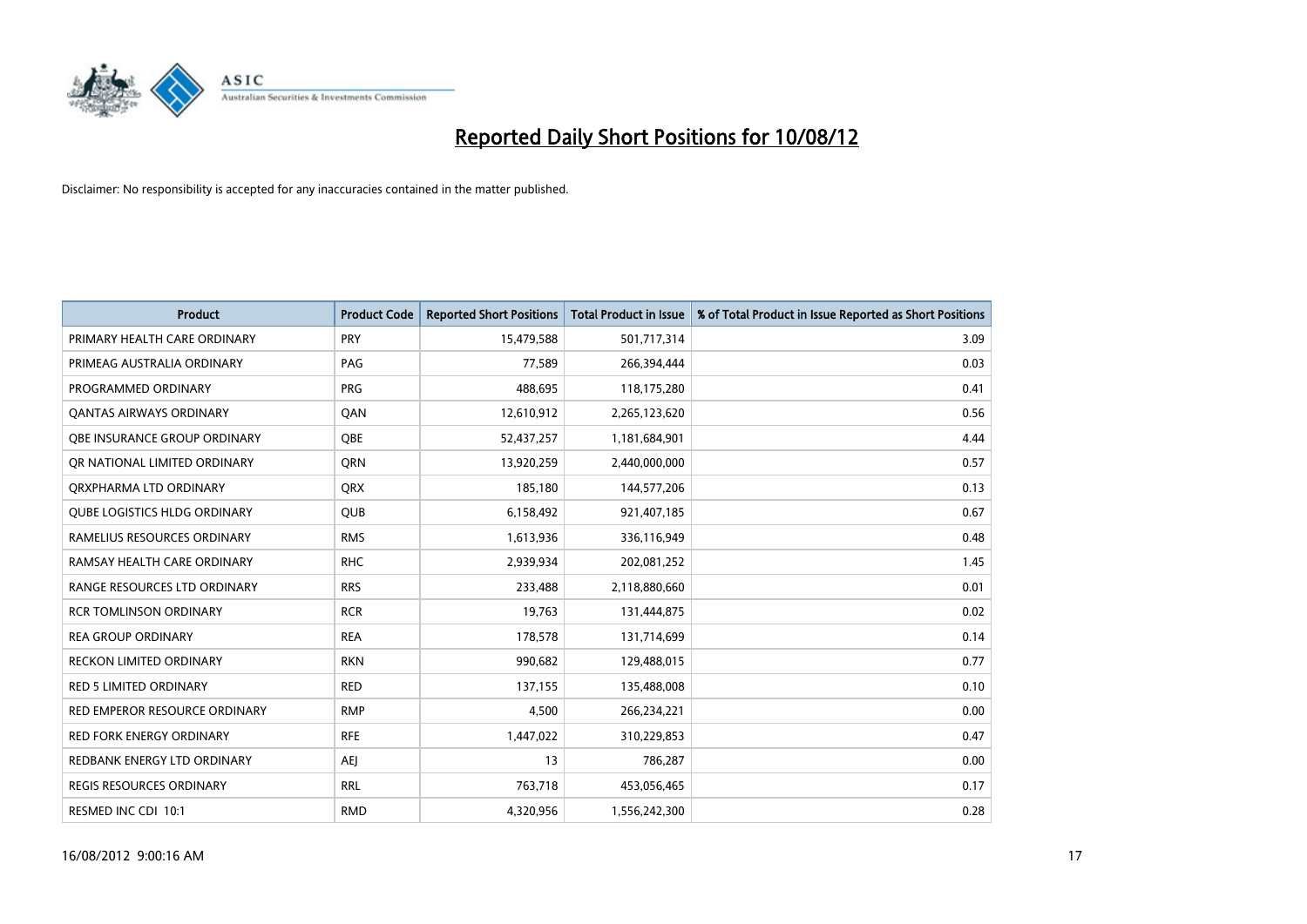

| <b>Product</b>                  | <b>Product Code</b> | <b>Reported Short Positions</b> | <b>Total Product in Issue</b> | % of Total Product in Issue Reported as Short Positions |
|---------------------------------|---------------------|---------------------------------|-------------------------------|---------------------------------------------------------|
| <b>RESOLUTE MINING ORDINARY</b> | <b>RSG</b>          | 6,468,129                       | 634,428,623                   | 1.02                                                    |
| RESOURCE GENERATION ORDINARY    | <b>RES</b>          | 173                             | 262,895,652                   | 0.00                                                    |
| RETAIL FOOD GROUP ORDINARY      | <b>RFG</b>          | 16,960                          | 108,910,114                   | 0.02                                                    |
| REVERSE CORP LIMITED ORDINARY   | <b>REF</b>          | 100                             | 92,382,175                    | 0.00                                                    |
| REX MINERALS LIMITED ORDINARY   | <b>RXM</b>          | 553,594                         | 188,907,284                   | 0.29                                                    |
| <b>RHG LIMITED ORDINARY</b>     | <b>RHG</b>          | 31,776                          | 308,483,177                   | 0.01                                                    |
| <b>RIALTO ENERGY ORDINARY</b>   | <b>RIA</b>          | 872,941                         | 672,259,992                   | 0.13                                                    |
| RIDLEY CORPORATION ORDINARY     | <b>RIC</b>          | 4,465                           | 307,817,071                   | 0.00                                                    |
| RIO TINTO LIMITED ORDINARY      | <b>RIO</b>          | 18,560,600                      | 435,758,720                   | 4.26                                                    |
| ROC OIL COMPANY ORDINARY        | <b>ROC</b>          | 1,493,127                       | 683,235,552                   | 0.22                                                    |
| RURALCO HOLDINGS ORDINARY       | <b>RHL</b>          | 12,000                          | 55,019,284                    | 0.02                                                    |
| SAI GLOBAL LIMITED ORDINARY     | SAI                 | 2,555,102                       | 204,354,836                   | 1.25                                                    |
| SALMAT LIMITED ORDINARY         | <b>SLM</b>          | 3,517,660                       | 159,802,174                   | 2.20                                                    |
| SAMSON OIL & GAS LTD ORDINARY   | SSN                 | 3,966,260                       | 1,784,437,989                 | 0.22                                                    |
| SANDFIRE RESOURCES ORDINARY     | <b>SFR</b>          | 4,543,717                       | 151,557,635                   | 3.00                                                    |
| SANTOS LTD ORDINARY             | <b>STO</b>          | 7,463,661                       | 952,988,558                   | 0.78                                                    |
| SARACEN MINERAL ORDINARY        | SAR                 | 1,660,148                       | 594,815,640                   | 0.28                                                    |
| SEDGMAN LIMITED ORDINARY        | <b>SDM</b>          | 6,742                           | 214,292,930                   | 0.00                                                    |
| <b>SEEK LIMITED ORDINARY</b>    | <b>SEK</b>          | 12,497,603                      | 337,101,307                   | 3.71                                                    |
| SENEX ENERGY LIMITED ORDINARY   | SXY                 | 4,433,485                       | 1,138,734,837                 | 0.39                                                    |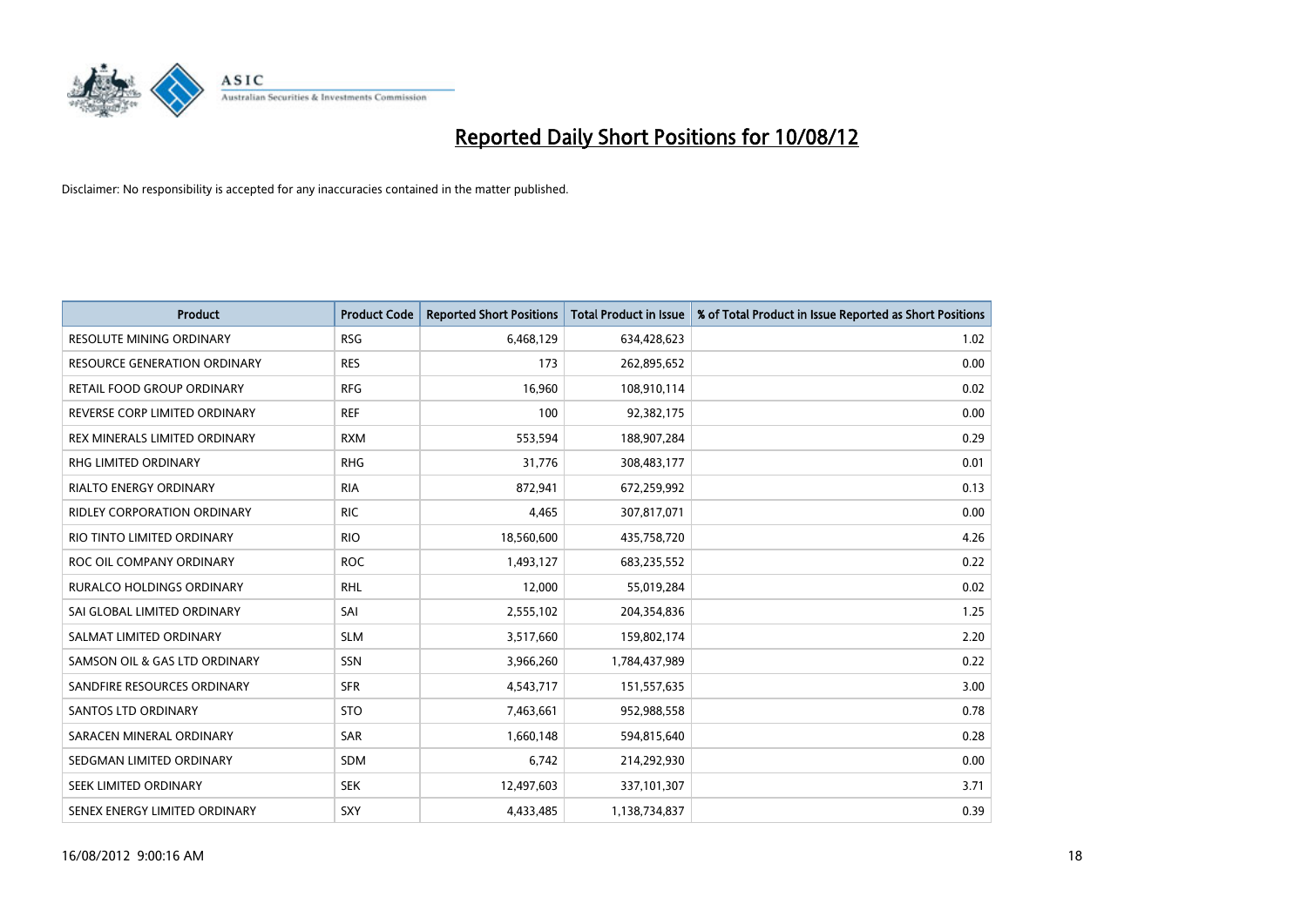

| <b>Product</b>                           | <b>Product Code</b> | <b>Reported Short Positions</b> | <b>Total Product in Issue</b> | % of Total Product in Issue Reported as Short Positions |
|------------------------------------------|---------------------|---------------------------------|-------------------------------|---------------------------------------------------------|
| SERVCORP LIMITED ORDINARY                | SRV                 | 210                             | 98,440,807                    | 0.00                                                    |
| SERVICE STREAM ORDINARY                  | <b>SSM</b>          | 400                             | 283,418,867                   | 0.00                                                    |
| SEVEN GROUP HOLDINGS ORDINARY            | <b>SVW</b>          | 1,249,993                       | 307,410,281                   | 0.41                                                    |
| SEVEN WEST MEDIA LTD ORDINARY            | <b>SWM</b>          | 30,225,901                      | 862,057,513                   | 3.51                                                    |
| SIGMA PHARMACEUTICAL ORDINARY            | <b>SIP</b>          | 5,087,231                       | 1,186,303,520                 | 0.43                                                    |
| SILEX SYSTEMS ORDINARY                   | <b>SLX</b>          | 660.621                         | 170,143,997                   | 0.39                                                    |
| SILVER LAKE RESOURCE ORDINARY            | <b>SLR</b>          | 5,716,791                       | 225,493,476                   | 2.54                                                    |
| SIMS METAL MGMT LTD ORDINARY             | SGM                 | 9,072,501                       | 204,830,045                   | 4.43                                                    |
| SINGAPORE TELECOMM. CHESS DEPOSITARY INT | SGT                 | 11,137,944                      | 154,444,714                   | 7.21                                                    |
| SIRTEX MEDICAL ORDINARY                  | <b>SRX</b>          | 43,434                          | 55,768,136                    | 0.08                                                    |
| SKILLED GROUP LTD ORDINARY               | <b>SKE</b>          | 32,191                          | 233,487,276                   | 0.01                                                    |
| <b>SKY NETWORK ORDINARY</b>              | <b>SKT</b>          | 1,505                           | 389,139,785                   | 0.00                                                    |
| <b>SLATER &amp; GORDON ORDINARY</b>      | SGH                 | 16,712                          | 168,600,731                   | 0.01                                                    |
| SMS MANAGEMENT, ORDINARY                 | <b>SMX</b>          | 877,102                         | 68,415,913                    | 1.28                                                    |
| SONIC HEALTHCARE ORDINARY                | <b>SHL</b>          | 6,162,289                       | 390,969,875                   | 1.58                                                    |
| SOUL PATTINSON (W.H) ORDINARY            | SOL                 | 14,591                          | 239,395,320                   | 0.01                                                    |
| SOUTH BOULDER MINES ORDINARY             | <b>STB</b>          | 131,843                         | 126,732,826                   | 0.10                                                    |
| SP AUSNET STAPLED SECURITIES             | <b>SPN</b>          | 5,921,950                       | 3,339,620,165                 | 0.18                                                    |
| SPARK INFRASTRUCTURE STAPLED NOTE & UNIT | SKI                 | 36,941,509                      | 1,326,734,264                 | 2.78                                                    |
| SPDR 200 FUND ETF UNITS                  | <b>STW</b>          | 9,174                           | 52,059,567                    | 0.02                                                    |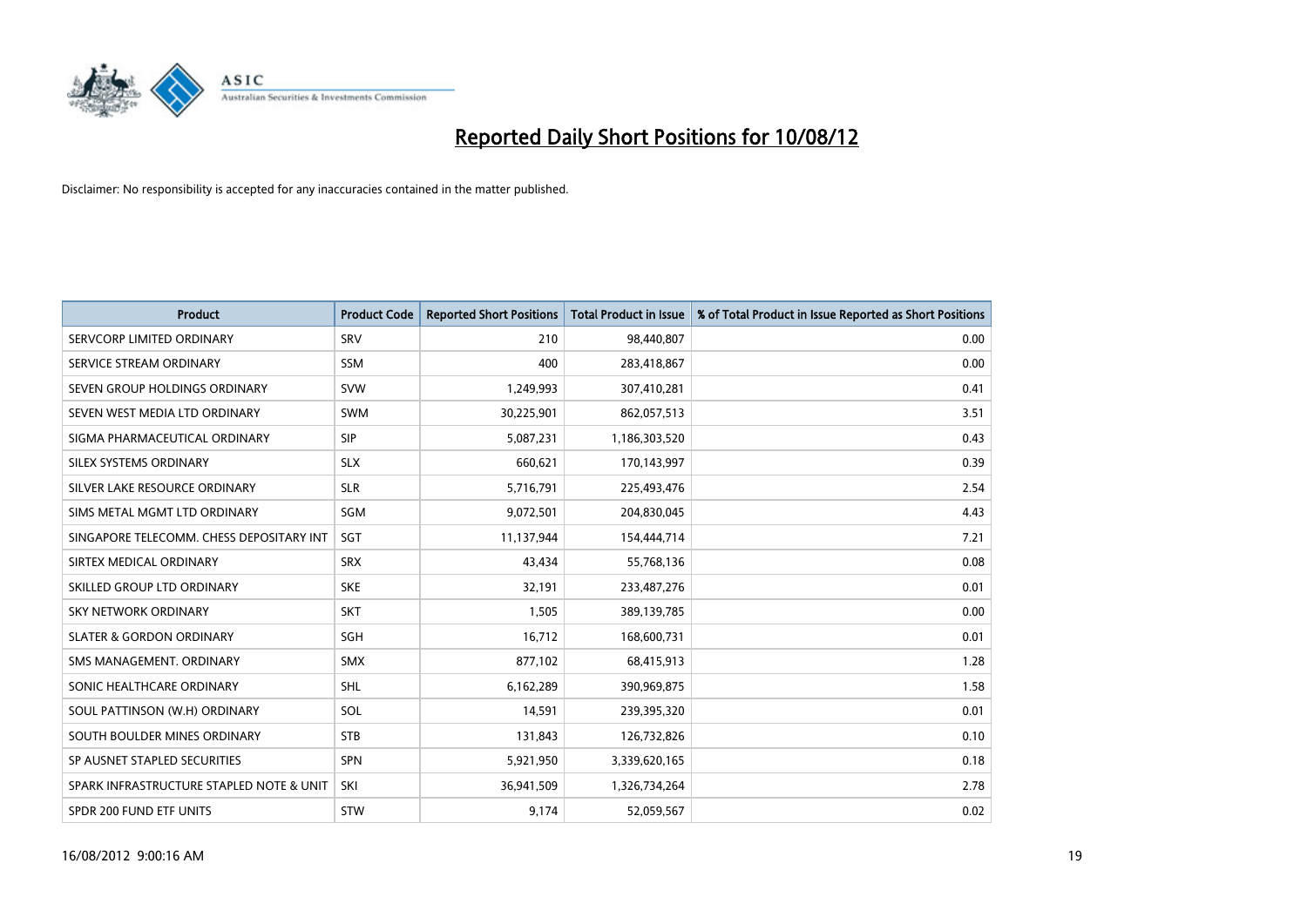

| <b>Product</b>                   | <b>Product Code</b> | <b>Reported Short Positions</b> | <b>Total Product in Issue</b> | % of Total Product in Issue Reported as Short Positions |
|----------------------------------|---------------------|---------------------------------|-------------------------------|---------------------------------------------------------|
| SPECIALTY FASHION ORDINARY       | <b>SFH</b>          | 2,440,932                       | 192,236,121                   | 1.27                                                    |
| SPOTLESS GROUP LTD ORDINARY      | <b>SPT</b>          | 1,740,478                       | 266,712,743                   | 0.65                                                    |
| ST BARBARA LIMITED ORDINARY      | <b>SBM</b>          | 5,729,521                       | 325,615,389                   | 1.76                                                    |
| STANMORE COAL LTD ORDINARY       | <b>SMR</b>          | 32,870                          | 179,409,108                   | 0.02                                                    |
| STARPHARMA HOLDINGS ORDINARY     | <b>SPL</b>          | 2,254,670                       | 281,690,401                   | 0.80                                                    |
| STHN CROSS MEDIA ORDINARY        | <b>SXL</b>          | 11,575,115                      | 704,594,449                   | 1.64                                                    |
| STOCKLAND UNITS/ORD STAPLED      | <b>SGP</b>          | 11,154,790                      | 2,203,547,228                 | 0.51                                                    |
| STRAITS RES LTD. ORDINARY        | SRO                 | 120,771                         | 456,529,474                   | 0.03                                                    |
| STW COMMUNICATIONS ORDINARY      | SGN                 | 23,214                          | 362,798,351                   | 0.01                                                    |
| SUNCORP GROUP LTD ORDINARY       | <b>SUN</b>          | 11,098,755                      | 1,286,600,980                 | 0.86                                                    |
| SUNDANCE RESOURCES ORDINARY      | SDL                 | 13,999,805                      | 3,049,577,034                 | 0.46                                                    |
| SUNLAND GROUP LTD ORDINARY       | <b>SDG</b>          | 24,119                          | 196,717,811                   | 0.01                                                    |
| SUPER RET REP LTD ORDINARY       | SUL                 | 1,619,090                       | 196,172,971                   | 0.83                                                    |
| SYD AIRPORT STAPLED US PROHIBIT. | <b>SYD</b>          | 16,012,444                      | 1,861,210,782                 | 0.86                                                    |
| SYRAH RESOURCES ORDINARY         | <b>SYR</b>          | 33,331                          | 126,723,021                   | 0.03                                                    |
| TABCORP HOLDINGS LTD ORDINARY    | <b>TAH</b>          | 8,743,948                       | 730,113,969                   | 1.20                                                    |
| TANAMI GOLD NL ORDINARY          | <b>TAM</b>          | 337,003                         | 261,132,677                   | 0.13                                                    |
| TAP OIL LIMITED ORDINARY         | <b>TAP</b>          | 541,014                         | 241,295,311                   | 0.22                                                    |
| TASSAL GROUP LIMITED ORDINARY    | <b>TGR</b>          | 16,752                          | 146,304,404                   | 0.01                                                    |
| TATTS GROUP LTD ORDINARY         | <b>TTS</b>          | 7,787,013                       | 1,362,919,733                 | 0.57                                                    |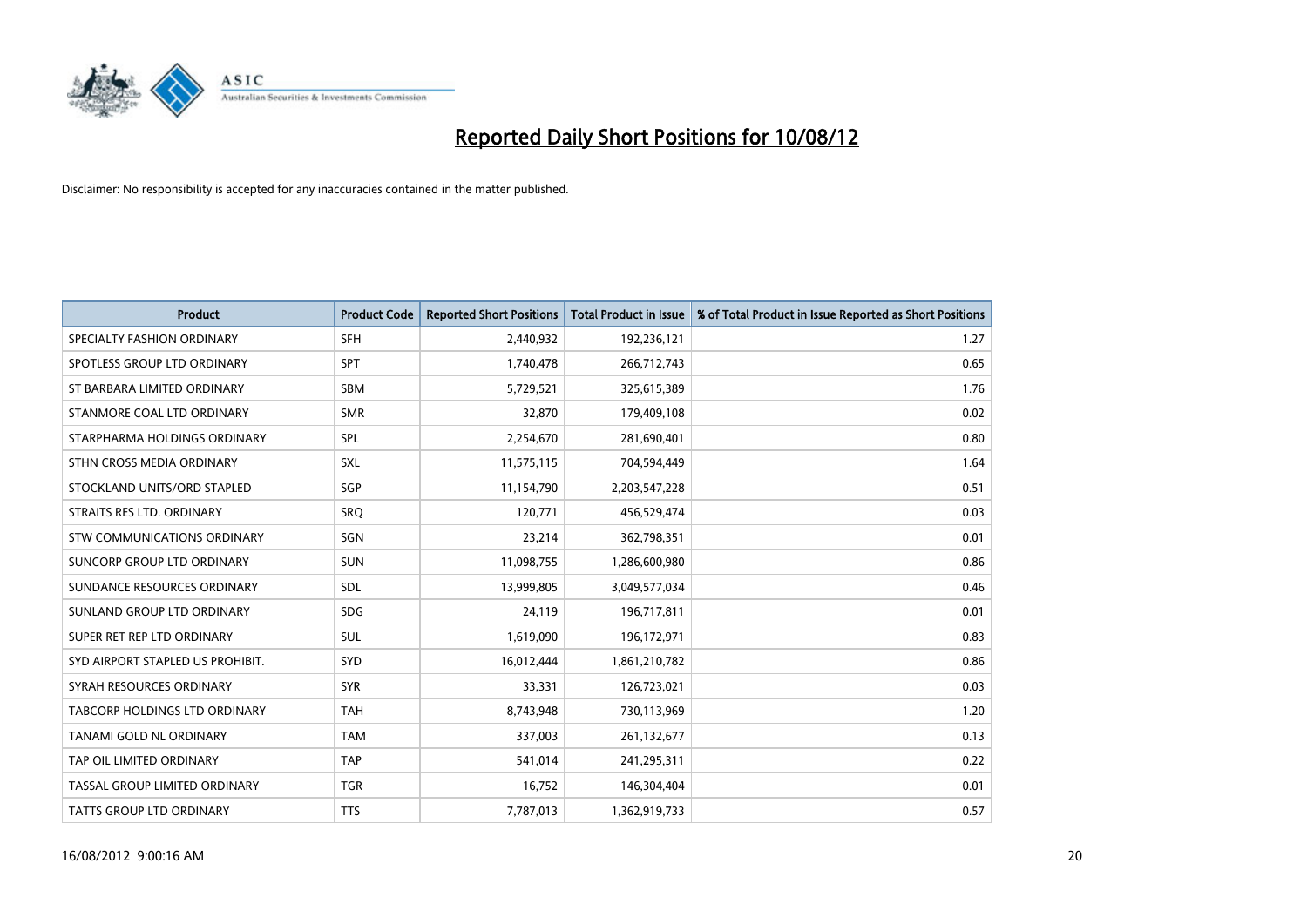

| <b>Product</b>                       | <b>Product Code</b> | <b>Reported Short Positions</b> | <b>Total Product in Issue</b> | % of Total Product in Issue Reported as Short Positions |
|--------------------------------------|---------------------|---------------------------------|-------------------------------|---------------------------------------------------------|
| <b>TECHNOLOGY ONE ORDINARY</b>       | <b>TNE</b>          | 635                             | 304,980,455                   | 0.00                                                    |
| <b>TELECOM CORPORATION ORDINARY</b>  | <b>TEL</b>          | 17,561,593                      | 1,856,780,364                 | 0.95                                                    |
| <b>TELSTRA CORPORATION, ORDINARY</b> | <b>TLS</b>          | 26,007,479                      | 12,443,074,357                | 0.21                                                    |
| TEN NETWORK HOLDINGS ORDINARY        | <b>TEN</b>          | 84,018,265                      | 1,437,204,873                 | 5.85                                                    |
| TERANGA GOLD CORP CDI 1:1            | <b>TGZ</b>          | 130.850                         | 162,197,999                   | 0.08                                                    |
| TEXON PETROLEUM LTD ORDINARY         | <b>TXN</b>          | 131,576                         | 245,039,848                   | 0.05                                                    |
| TFS CORPORATION LTD ORDINARY         | <b>TFC</b>          |                                 | 279,621,829                   | 0.00                                                    |
| THAKRAL HOLDINGS GRP ORDINARY/UNIT   | <b>THG</b>          | 100                             | 585,365,014                   | 0.00                                                    |
| THE REJECT SHOP ORDINARY             | <b>TRS</b>          | 2,714,953                       | 26,092,220                    | 10.41                                                   |
| THORN GROUP LIMITED ORDINARY         | <b>TGA</b>          | 192,113                         | 146,374,703                   | 0.13                                                    |
| <b>TIGER RESOURCES ORDINARY</b>      | <b>TGS</b>          | 1,341,622                       | 673,470,269                   | 0.20                                                    |
| TOLL HOLDINGS LTD ORDINARY           | <b>TOL</b>          | 16,938,361                      | 717,133,875                   | 2.36                                                    |
| <b>TOX FREE SOLUTIONS ORDINARY</b>   | <b>TOX</b>          | 20.320                          | 115,311,608                   | 0.02                                                    |
| TPG TELECOM LIMITED ORDINARY         | <b>TPM</b>          | 2,285,226                       | 793,808,141                   | 0.29                                                    |
| <b>TRADE ME GROUP ORDINARY</b>       | <b>TME</b>          | 59,163                          | 395,745,510                   | 0.01                                                    |
| TRANSFIELD SERVICES ORDINARY         | <b>TSE</b>          | 4,347,688                       | 520,790,618                   | 0.83                                                    |
| TRANSPACIFIC INDUST, ORDINARY        | <b>TPI</b>          | 6,461,070                       | 1,578,479,491                 | 0.41                                                    |
| TRANSURBAN GROUP TRIPLE STAPLED SEC. | <b>TCL</b>          | 7,268,440                       | 1,458,321,112                 | 0.50                                                    |
| TREASURY WINE ESTATE ORDINARY        | <b>TWE</b>          | 15,016,942                      | 647,227,144                   | 2.32                                                    |
| TROY RESOURCES LTD ORDINARY          | <b>TRY</b>          | 189.629                         | 89,462,649                    | 0.21                                                    |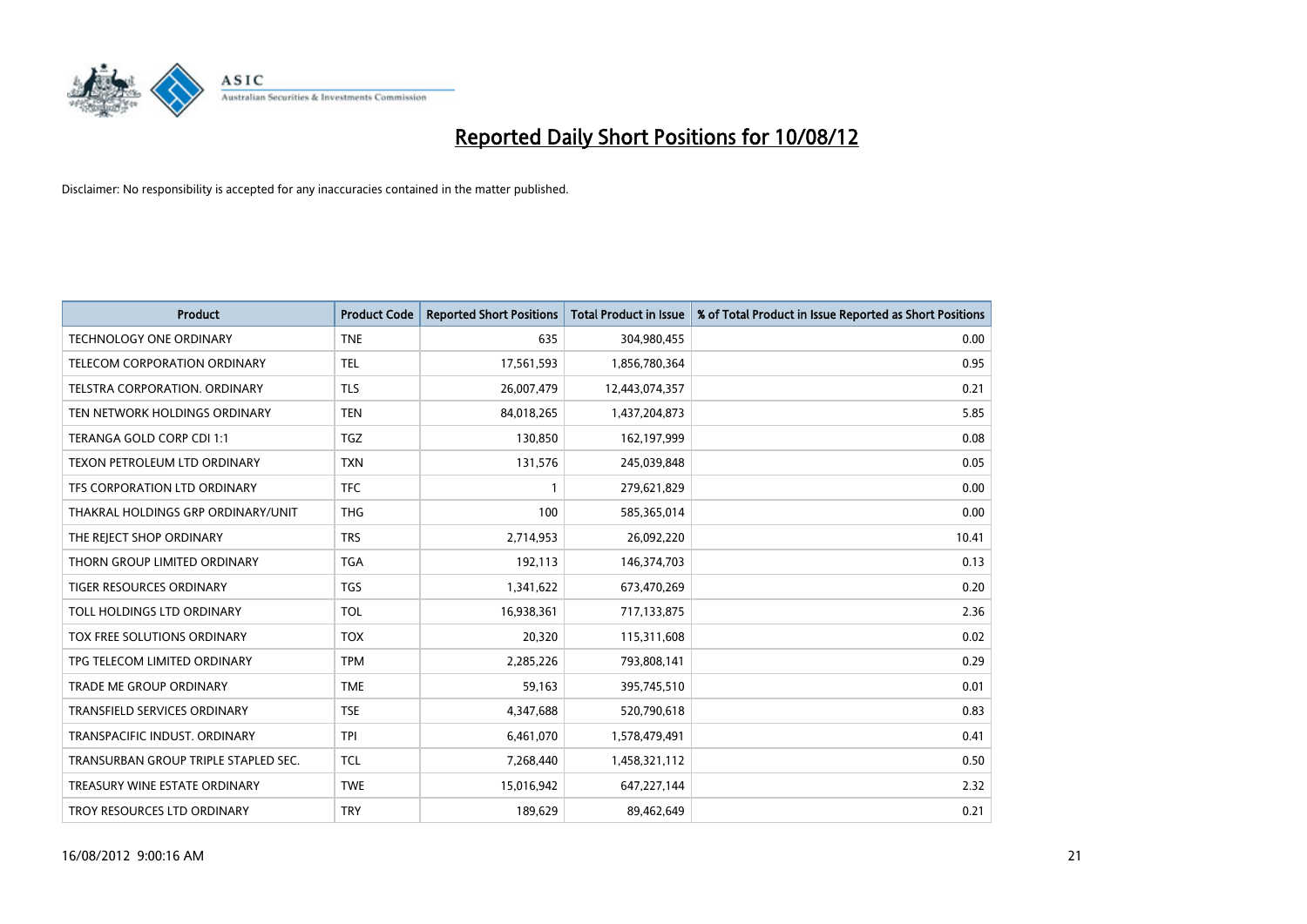

| <b>Product</b>                         | <b>Product Code</b> | <b>Reported Short Positions</b> | <b>Total Product in Issue</b> | % of Total Product in Issue Reported as Short Positions |
|----------------------------------------|---------------------|---------------------------------|-------------------------------|---------------------------------------------------------|
| UGL LIMITED ORDINARY                   | <b>UGL</b>          | 8,232,474                       | 166,315,038                   | 4.95                                                    |
| UNILIFE CORPORATION CDI 6:1            | <b>UNS</b>          | 186,653                         | 254,211,852                   | 0.07                                                    |
| UXC LIMITED ORDINARY                   | <b>UXC</b>          | 3,538                           | 305,585,913                   | 0.00                                                    |
| <b>VENTURE MINERALS ORDINARY</b>       | <b>VMS</b>          | 125,674                         | 232,468,592                   | 0.05                                                    |
| <b>VIRGIN AUS HLDG LTD ORDINARY</b>    | <b>VAH</b>          | 20,485,529                      | 2,210,197,600                 | 0.93                                                    |
| VITERRA INC CDI 1:1                    | <b>VTA</b>          | 10                              | 68,629,939                    | 0.00                                                    |
| <b>VOCUS COMMS LTD ORDINARY</b>        | <b>VOC</b>          | 66,440                          | 74,359,392                    | 0.09                                                    |
| WAH NAM INT HLDG LTD ORDINARY          | <b>WNI</b>          | 91,872                          | 7,175,501,581                 | 0.00                                                    |
| <b>WATPAC LIMITED ORDINARY</b>         | <b>WTP</b>          | 228,787                         | 184,332,526                   | 0.12                                                    |
| <b>WDS LIMITED ORDINARY</b>            | <b>WDS</b>          | 7                               | 144,740,614                   | 0.00                                                    |
| WEBJET LIMITED ORDINARY                | <b>WEB</b>          | 5,737                           | 71,065,929                    | 0.01                                                    |
| <b>WESFARMERS LIMITED ORDINARY</b>     | <b>WES</b>          | 30,310,090                      | 1,006,514,440                 | 3.01                                                    |
| WESFARMERS LIMITED PARTIALLY PROTECTED | <b>WESN</b>         | 31,875                          | 150,557,722                   | 0.02                                                    |
| <b>WESTERN AREAS NL ORDINARY</b>       | <b>WSA</b>          | 10,170,524                      | 179,735,899                   | 5.66                                                    |
| WESTERN DESERT RES. ORDINARY           | <b>WDR</b>          | 297,270                         | 234,819,203                   | 0.13                                                    |
| WESTFIELD GROUP ORD/UNIT STAPLED SEC   | <b>WDC</b>          | 5,098,274                       | 2,260,505,450                 | 0.23                                                    |
| WESTFIELD RETAIL TST UNIT STAPLED      | <b>WRT</b>          | 42,738,376                      | 3,054,166,195                 | 1.40                                                    |
| <b>WESTPAC BANKING CORP ORDINARY</b>   | <b>WBC</b>          | 46,358,526                      | 3,080,007,564                 | 1.51                                                    |
| WHITE ENERGY COMPANY ORDINARY          | <b>WEC</b>          | 1,147,460                       | 322,974,494                   | 0.36                                                    |
| WHITEHAVEN COAL ORDINARY               | <b>WHC</b>          | 16,422,264                      | 1,013,190,387                 | 1.62                                                    |